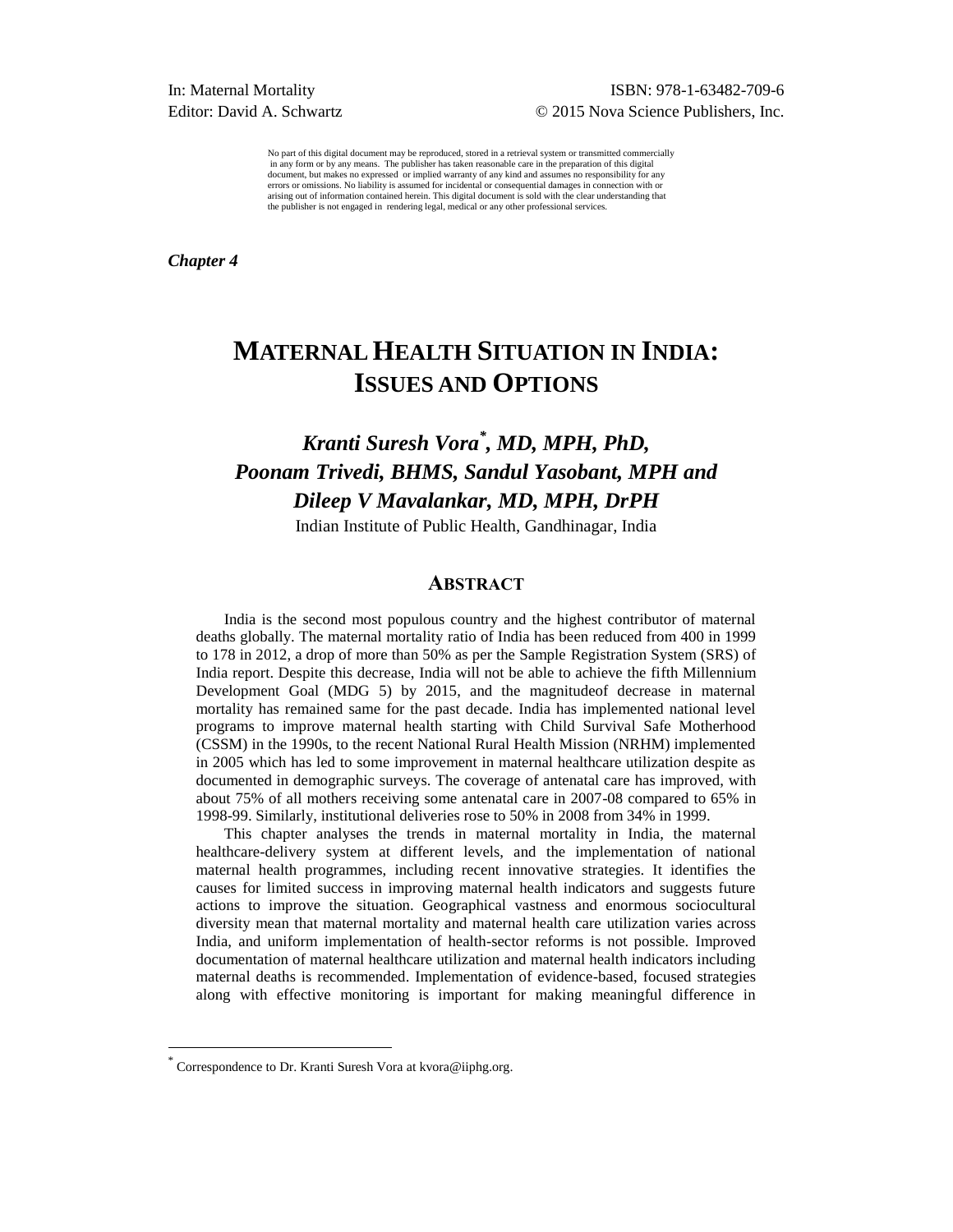improving maternal health care utilization along with building a strong health system to make sustainable progress in maternal mortality reduction.

**Keywords:** Maternal health, India, maternal mortality, safe motherhood initiatives

# **INTRODUCTION**

The World Health Organization (WHO) estimates that, of 358,000 maternal deaths occurring globally each year, 63,000 occur in India - this represents approximately 18% of all maternal deaths worldwide. [1] Estimates of the global burden of disease show that India alone contributed 25% to disability-adjusted life-years lost due to maternal conditions. [2] India is making determined efforts to reduce maternal mortality and achieve the fifth Millennium Development Goal (MDG) of bringing down the maternal mortality ratio from 178 in 2012 to 100 maternal deaths per 100,000 live births by 2015. [2] For maternal and neonatal health, access to quality maternal health care especially institutional deliveries and emergency obstetric care (EmOC) play a pivotal role. The last two decades (1990-2010) have been noteworthy and consequential in terms of significant expansion of maternal and child health (MCH) programs, especially the infrastructure, across the country starting with the Child Survival & Safe Motherhood (CSSM) program in 1992. Reproductive Child Health I (RCH I) and National Rural Health Mission (NRHM) had the basic goal to improve the availability of and access to quality health care including maternal and child health care for people especially for those residing in rural areas. [3] NRHM defined the goal of access to maternal health care as availability skilled attendance at birth, timely access to emergency obstetric and newborn care (EmONC), and an efficient referral system. [4]

Major maternal health programs implemented in India during the post-independence era are CSSM, RCH I and NRHM. Various strategies were implemented in these programs such as First Referral Units (FRUs), training of various levels of providers for skilled birth attendance, establishing blood storage units, and demand-side financing programs, namely Janani Suraksha Yojana (JSY), to increase access to the institutional deliveries and EmOC for poor rural women and to reduce inequality. [5] Recently, public private partnership (PPP) schemes such as Rashtriya Swasthya Bima Yojana (RSBY) and Chiranjeevi Yojana (CY) have been launched in collaboration with private providers for improving access to institutional deliveries and EmONC. In collaboration with private entities such as Emergency Management and Research Institute (EMRI), 108 ambulance services were launched to improve emergency care management including obstetric care. [6]

Many government and independent agencies such as United Nations Population Fund (UNFPA), United States Agency for International Development (USAID), International Institute for Population Science (IIPS), and the United Nations Children's Fund (UNICEF) have carried out evaluations of different interventions to ascertain their impact on maternal health and access. [7, 8] Unfortunately there is a lack of review publications that collate the evidence and highlight the issues and lessons for maternal, child and neonatal health. As programs such as JSY are amongst the largest in the world, lessons learned from the evaluation of such interventions have global implications, especially for developing nations. In this chapter, the history of maternal mortality reduction and national level programs is traced along with novel strategies implemented by the state and national governments. The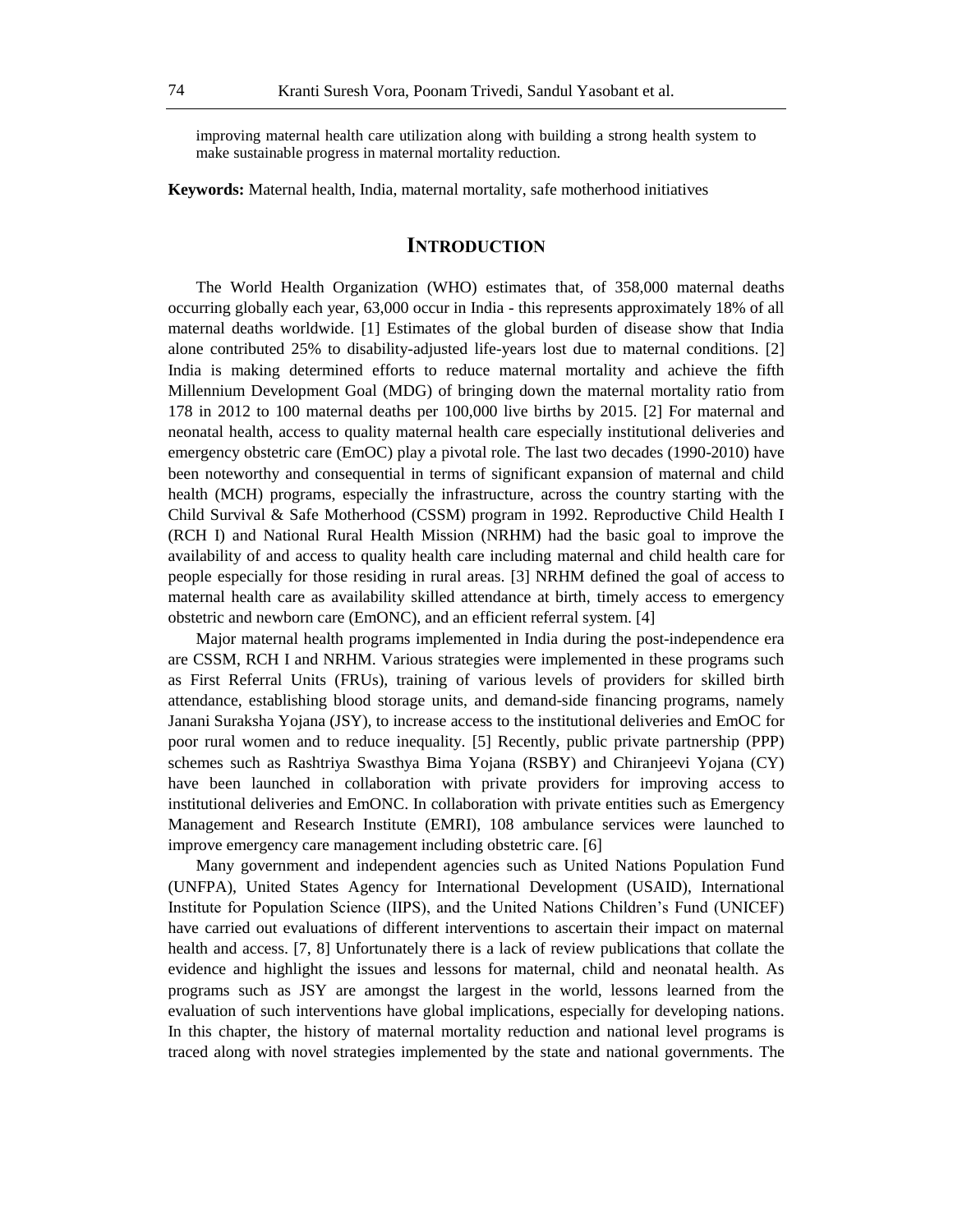current maternal health situation and issues are discussed, while recommending options for future.

# **METHODS**

Various methods are used for collecting relevant information, including review of literature (i.e. published and unpublished reports of governmental and non-governmental agencies, peer-reviewed publications), secondary analysis of data from demographic surveys, the Management Information System (MIS), Sample Registration System (SRS) and Census. Demographic surveys included in this chapter include the National Family Health Survey (NFHS), District Level Household Surveys (DLHS) and Coverage Evaluation Survey (CES). Both NFHS and DLHS are conducted periodically at the national level by International Institute of Population Sciences (IIPS), Mumbai, which is an independent organization. These surveys have been conducted since 1992 and the latest NFHS-3 was conducted in 2005-06, followed by DLHS-3 which was conducted in 2007-08. The information regarding health infrastructure and human resources were collected from the Rural Health Statistics (RHS) bulletin from Census India,DLHS-3 facility surveys and national government documents. Some of the information was included from CES (2009), as it contains some of the latest data available on maternal healthcare utilization, but the data collection methods in demographic surveys were different from CES. The strategies and implementation of RCH (Reproductive and Child Health Phase I & II) were analyzed, which included the past efforts and the new initiatives to understand their effects on the performance indicators of maternal health. Reliable data on maternal mortality and morbidity in India is not available, and the present estimates vary considerably. Data gaps were also found in information on the process and input indicators, such as number of FRUs (First Referral Units) for EmOC and the availability of specialists.

This chapter also attempts to evaluate maternal health programs to understand current issues, and suggests recommendations to improve the maternal health situation. The data are scant and there is an urgent need to ensure reliable data on maternal health indicators including service indicators and outcome indicators. Also the data from the private sector, which is a major service provider for maternal health services in India, is almost nonexistent. Despite these data issues, this chapter attempts to use available information to understand the maternal health situation in India and propose potential options for the future.

# **RESULTS**

#### **History of Maternal Mortality Reduction in India**

Periodic collection of data on fertility and mortality indicators in India is a recent event. Prior to the initiation of the SRS in 1970, there was no systematic collection and documentation of maternal mortality. [9] The first estimation and reporting of maternal mortality in modern India was done by The Government's Health Survey and Development Committee, known as the Bhore Committee, in 1946. After reviewing the available evidence, the Committee concluded that the MMR in the country was approximately 2,000 deaths per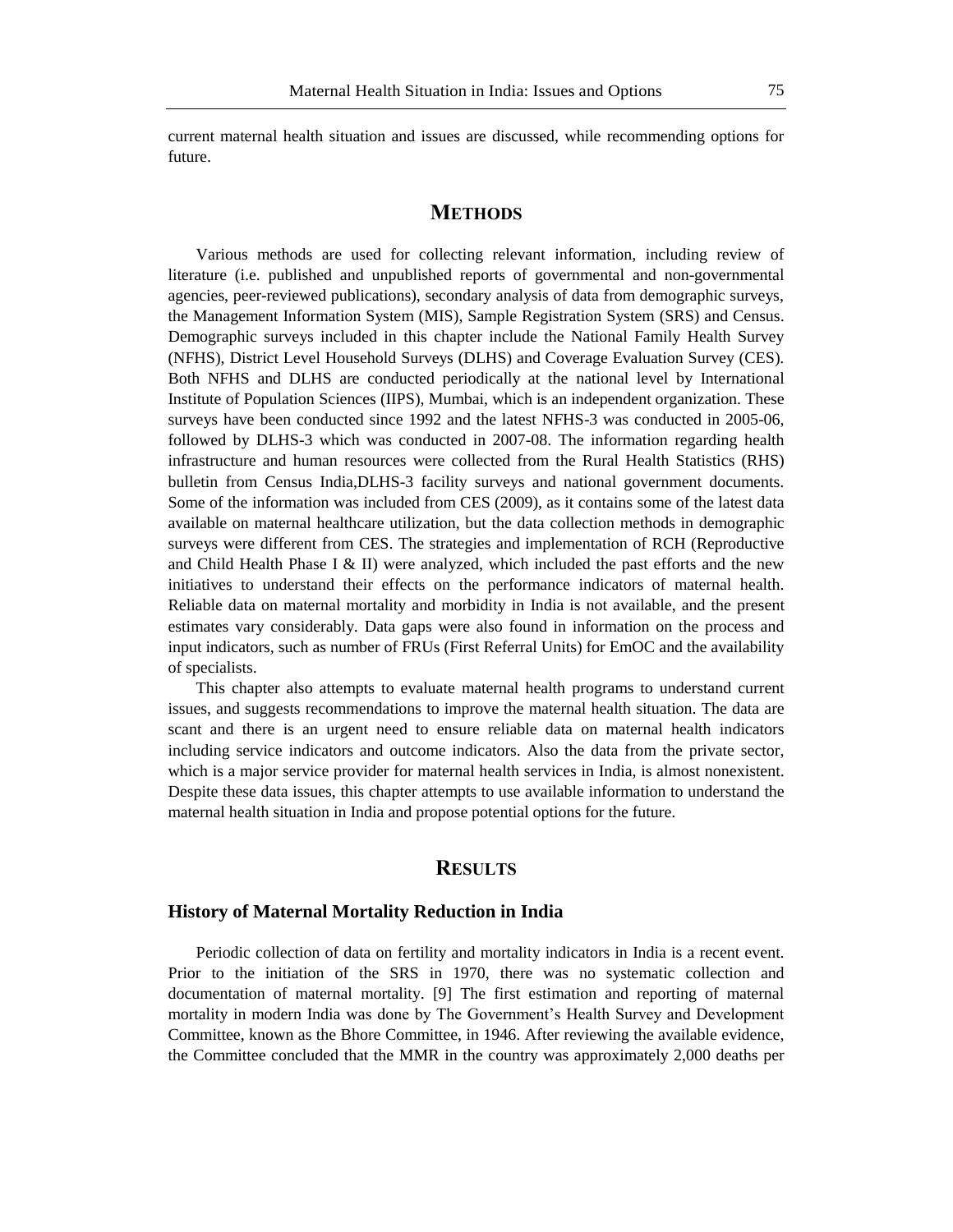100,000 livebirths. [10] In 1959, the Mudaliar Committee estimated that the MMR had decreased to 1,000. [11] A principal cause for the decline was thought to be the decrease in the incidence of malaria, because pregnant women with malaria suffered higher fatalities. [10] During 1984-1985, the first community-based study on maternal mortality in Ananthapur district of Andhra Pradesh gave an estimate of 798 deaths per 100,000 live births for the district. [12]

Results of more recent nationwide studies suggest that a decrease in maternal mortality has been significant, but tardy. Since that time, a nationwide sample study in 1992 undertaken by the International Institute for Population Science (IIPS) found an MMR of 437. [13] Estimates from the National Sample Surveys (NSSs) and the SRS reveal that maternal mortality has declined from 1,300 deaths per 100,000 live births in 1957 to 301 in 2003. [11, 14] Yet, the SRS and the vital registration system are thought to be underestimates of the maternal mortality ratio, and an international experts group estimated the MMR of India to be 1.5 times greater, or approximately 450. [15] Regional estimates of maternal mortality based on small sample sizes, or estimates from the NFHS data, indicate that maternal mortality is much higher than the projected numbers from the vital registration system. The trend of maternal mortality decline is presented as a graph in Figure 1.

SRS estimates for 2012 are 178 maternal deaths per 100,000 live births, a decrease from 212 maternal deaths in 2007. The decline is approximately 16% - this is one of the lowest since independence, and much slower than needed to achieve the MDG-5 goals. The decline in maternal deaths may be attributed to improvement in the infrastructure and overall expansion of maternal health services as a result of maternal health programs implemented at the national level.



Figure 1. Trends of maternal mortality and evolution of national health programs in India. [14, 16]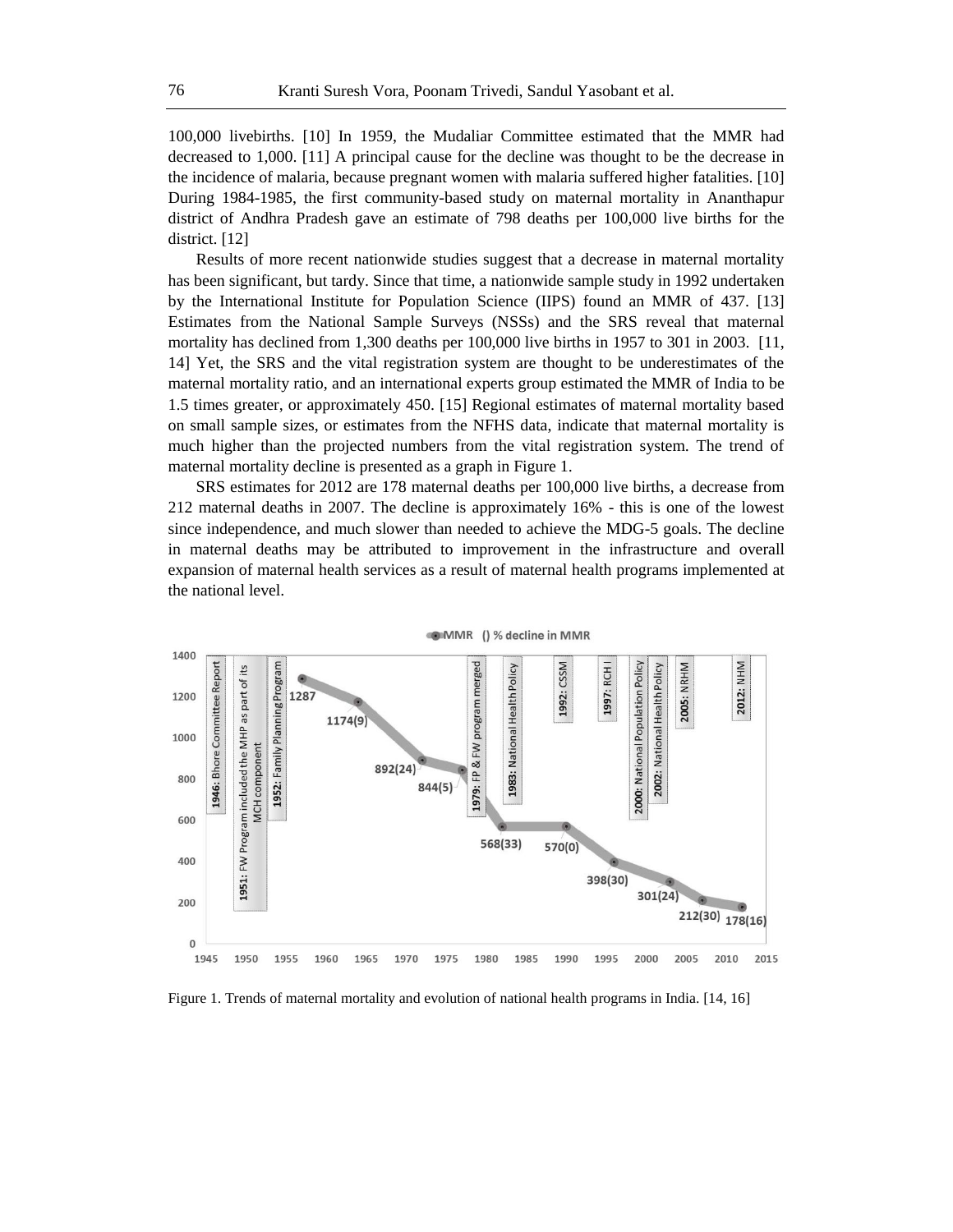## **Evolution of Maternal Healthcare Delivery System in India**

The impact of all maternal health programs is reflected in current maternal healthcare indicators, and the current healthcare delivery system echoes the evolution of maternal health programs as depicted in Figure 1. Following independence in 1947, the Government of India took steps to strengthen maternal and child health services with the initial two Five Year Plans (1951-56 and 1956-61). MCH services were planned to be expanded by training of doctors, nurses and midwives. [16] In 1952, the national-level Family Planning program was started, which was followed by a merged and more comprehensive "Family Welfare  $\&$ Family Planning" program in 1979 with an increased focus on maternal health. The first National Health Policy (1983) was a response to the Alma Ata Declaration. It had a focus on improving access to health services and reiterated the resolution of taking MCH services to the community. The World Bank-supported CSSM programme was launched in 1992 with the principal goals of training of traditional birth attendants, distribution of disposable delivery kits, and implementation of first referral units (FRU) for EmOC. The RCH Programme (RCH-I) was launched in 1997, aimed at integrated implementation of reproductive, maternal, child, adolescent health and family planning services through a participatory and decentralized "bottom-up" approach. [16] Under CSSM and RCH, the major activities were related to the supply-side, and resulted in significant expansion of maternal health services infrastructure. The National Population Policy (2000) and National Health Policy (2002) plans included the objective of reduction of MMR to less than 100 by 2010, but did not outline steps to achieve that objective.

The National Rural Health Mission (NRHM) was launched in 2005; it included novel initiatives such as demand-side financing (JSY) and public private partnership with EMRI to improve referral services. Initiatives under NRHM included Indira Gandhi Matritva Sahay Yojana (IGMSY) for improving maternal nutrition, and Janani Shishoo Suraksha Karyakram (JSSK) to reduce demand-side constraints, among others. Health system reforms included decentralized planning, appointment of managers with public health training at Sub-district levels, and more financial independence at the primary levels.

 Improvement in the monitoring system focused on Maternal & Child Tracking (MCT) and Maternal Death Review (MDR). [3] National Urban Health Mission (NUHM) was supposed to improve healthcare for about 31% of urban poor – unfortunately, it was not wellimplemented, and there is little data available on the program. [17] Table 1 summarizes the key elements of CSSM, RCH I and NRHM. The National Health Mission (NHM) is approved up to 2017 and is a convergence of NRHM and NUHM. As the NHM is still in a nascent stage, not many reports are available on differences between NRHM and NHM. [18]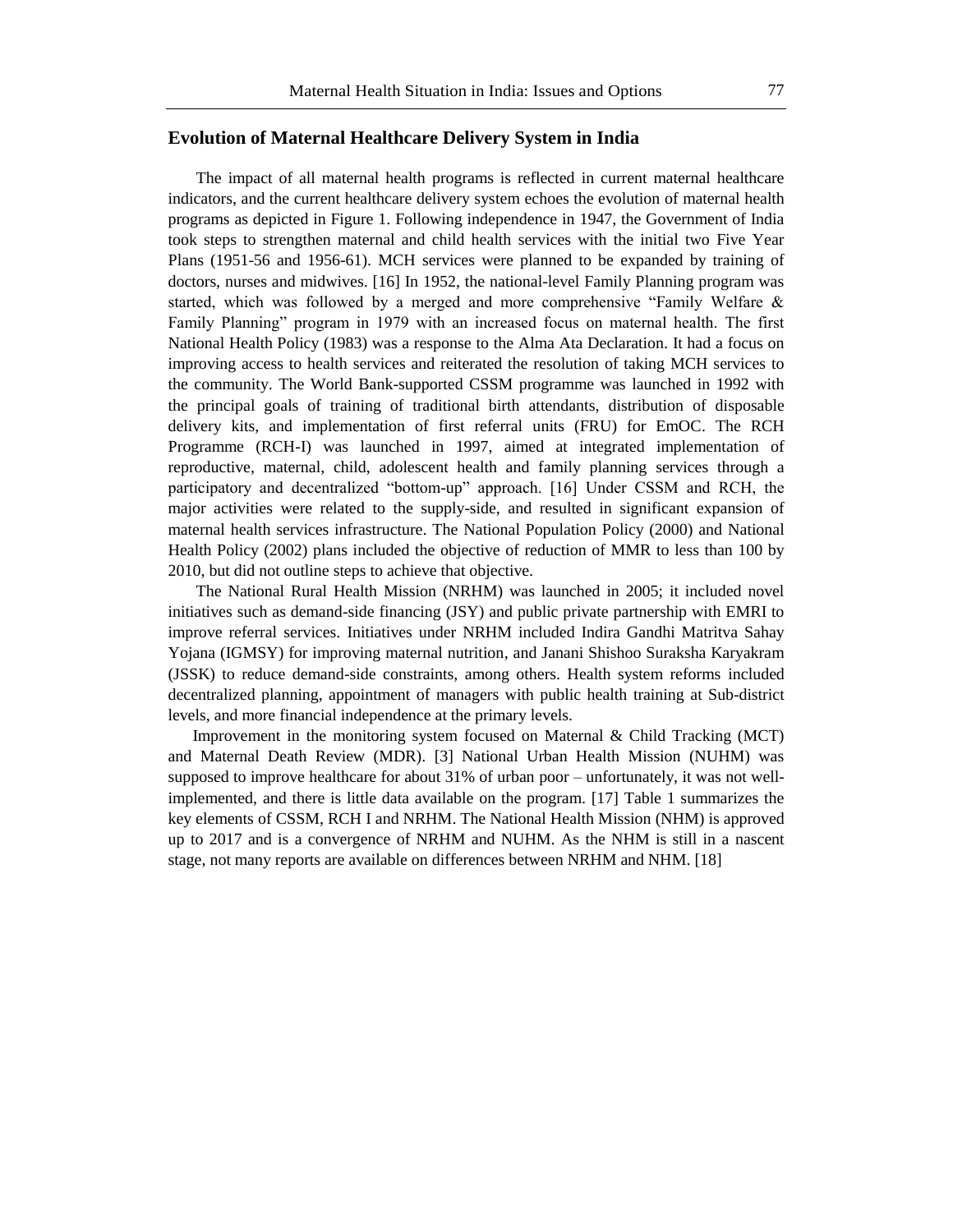| <b>Key</b>         | <b>Child Survival Safe Motherhood</b><br>(CSSM)                                                                                                                                                                                                                                                                                                                                                                       | <b>Reproductive Child Health I</b><br>(RCH <sub>D</sub> )                                                                                                                                                                                                                                                                                                                                                                                                                                                                                                                                                                                               | <b>National Rural Health Mission (NRHM)</b>                                                                                                                                                                                                                                                                                                                                                                                                                                                                                                                                                                                         |
|--------------------|-----------------------------------------------------------------------------------------------------------------------------------------------------------------------------------------------------------------------------------------------------------------------------------------------------------------------------------------------------------------------------------------------------------------------|---------------------------------------------------------------------------------------------------------------------------------------------------------------------------------------------------------------------------------------------------------------------------------------------------------------------------------------------------------------------------------------------------------------------------------------------------------------------------------------------------------------------------------------------------------------------------------------------------------------------------------------------------------|-------------------------------------------------------------------------------------------------------------------------------------------------------------------------------------------------------------------------------------------------------------------------------------------------------------------------------------------------------------------------------------------------------------------------------------------------------------------------------------------------------------------------------------------------------------------------------------------------------------------------------------|
| elements           | <b>Duration: 1992-1996</b>                                                                                                                                                                                                                                                                                                                                                                                            | <b>Duration: 1997-2004</b>                                                                                                                                                                                                                                                                                                                                                                                                                                                                                                                                                                                                                              | <b>Duration: 2005-2012</b>                                                                                                                                                                                                                                                                                                                                                                                                                                                                                                                                                                                                          |
|                    | Funding: World Bank, UNICEF                                                                                                                                                                                                                                                                                                                                                                                           | Funding: World Bank & Other funding agencies                                                                                                                                                                                                                                                                                                                                                                                                                                                                                                                                                                                                            | <b>Funding:</b> Government of India (GoI)                                                                                                                                                                                                                                                                                                                                                                                                                                                                                                                                                                                           |
| Strategies         | • Upgrade existing CHCs to FRUs for<br>providing EmOC<br>• Convert village-level immunization<br>sessions to mother and child-<br>protection sessions<br>• Train TBAs and raise gradation of<br>skills of existing staff<br>• Provide ANMs with subcentre<br>medicine-kit<br>• Educate people about the programme<br>• Provide equipment/supplies for safe<br>motherhood and neonatal care at the<br><b>CHC</b> level | • Make FRUs functional by providing contractual<br>staff, building renovation<br>• Increase availability of specialists in rural<br>areas/FRUs<br>• Ensure availability of blood at FRUs<br>• Provide funds given to local governing bodies<br>to provide emergency transport facilities<br>• Improve quality of services<br>• Provide additional honoraria to PHC and CHC<br>staff for attending deliveries after office hours<br>• Engage additional staff nurse for selected PHCs<br>for 24 hours x 7-day delivery services<br>• Provide mode of transportation for ANMs<br>• Provide fixed drug and equipment-kit at each<br>level as given in CSSM | • Increasing number of EmOC facilities<br>• Operationalization of CHCs and at least 50% of<br>PHCs to provide 24 hrs safe delivery by 2010<br>• Ensuring access to safe blood at all district<br>hospitals & FRUs.<br>• Training of medical officers in anesthesia $\&$<br>caesarean section<br>• Providing EmOC services to BPL families at<br>recognized private facilities<br>• Use telecommunication systems to improve<br>referral services<br>• Provide incentives to doctors & other staff to<br>work at PHCs/CHCs/FRUs providing 24 hrs<br>services<br>• Provide money to ANMs & MOs to run<br>SCs/PHCs/CHCs/ FRUs smoothly |
| Service<br>Package | • TT Immunization of pregnant women<br>• Prevention and treatment of anaemia<br>with IFA<br>• Antenatal care and early identification<br>of maternal complications<br>• Delivery by trained personnel<br>(including trained traditional birth<br>attendants)<br>• Promoting institutional delivery and<br>management of obstetric emergencies                                                                         | • Essential obstetric care<br>• 24-hour deliveries at PHC and CHC<br>• Referral transport<br>• Blood storage at FRUs<br>• Access to medical termination of pregnancy                                                                                                                                                                                                                                                                                                                                                                                                                                                                                    | • Providing skilled care to pregnant women at the<br>community level<br>• Safe medical termination of pregnancy<br>• IMNCI plus programs/ strategy                                                                                                                                                                                                                                                                                                                                                                                                                                                                                  |

**Table 1. Key elements of maternal health of component of CSSM, RCH I & NRHM. [10] (Adapted from author's previous work)**

CHC=Community Health Centre; IEC=Information, education & communication; IFA=Iron-folic acid; MOs=Medical officers; PHC=Primary Health Centre; RTI=Reproductive tract infection; STD=Sexually transmitted disease; TT=Tetanus toxoid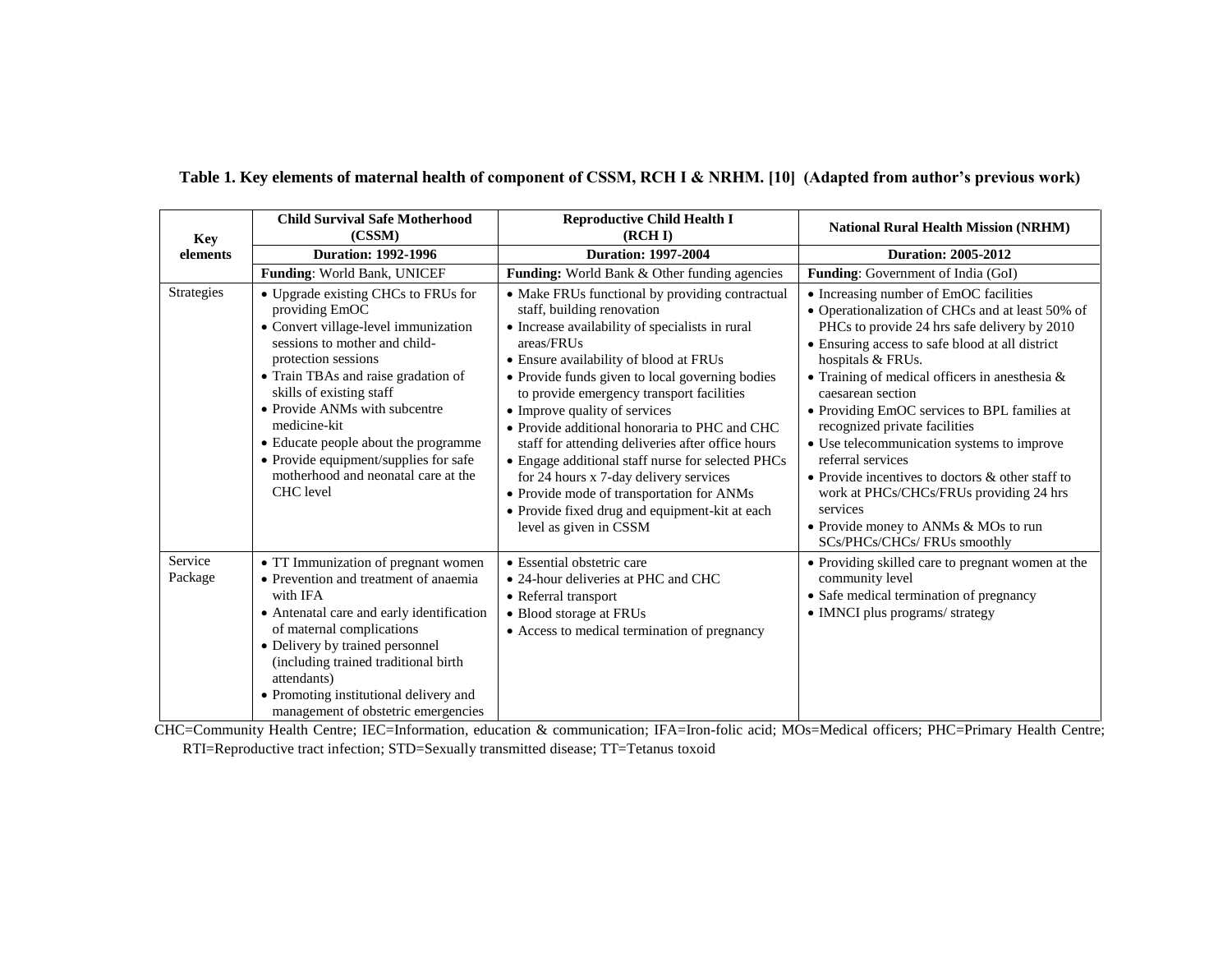# **Current Maternal Healthcare Situation**

India is the second most populous country in the world after China. India is expected to overtake China by 2050 as the decadal growth rate of India is higher than that of China. [19] Some of the reasons for higher population growth rate include an overall reduction in mortality and increased life expectancy that has nullified the effects of reduction in the birth rate. As seen in the Table 2, India is inching towards a replacement fertility rate, and the mean age of effective marriage has risen to 21 from 18, both leading to reduction in numbers of births. The poor status of women in India is reflected in comparatively lower literacy rates among women as compared to men.

| <b>Indicator</b>                                 | Year |       |       |  |
|--------------------------------------------------|------|-------|-------|--|
|                                                  | 1991 | 2001  | 2011  |  |
| Population (million)                             | 843  | 1,028 | 1,210 |  |
| Decadal growth rate                              | 23   | 21    | 18    |  |
| Population density per sq km                     | 267  | 324   | 382   |  |
| Birth rate                                       | 32.5 | 24    | 22    |  |
| Death rate                                       | 11.4 | 7.5   | 7.1   |  |
| Total fertility rate                             | 3.6  | 3.2   | 2.4   |  |
| Mean age of effective marriage of female (years) | 19.5 | 20    | 21    |  |
| Literacy rate                                    |      |       |       |  |
| Total                                            | 52.2 | 65.3  | 74.0  |  |
| Male                                             | 64.1 | 75.3  | 82.1  |  |
| Female                                           | 39.3 | 54.1  | 65.5  |  |
| Sex ratio (no. of females per 1,000 males)       | 927  | 933   | 940   |  |
| Life expectancy at birth—females                 | 61.2 | 66    | 68    |  |
| Maternal mortality ratio (MMR) as per SRS        | 437  | 301   | 178   |  |

#### **Table 2. Demographic and health indicators of India [20, 21]**

Reduction in births and increased institutional deliveries could be reasons for the reduction in the maternal mortality ratio in India from 212 per 100,000 live births in 2009 to 178 per 100,000 live births in 2012. There are significant regional differences in MMR within India - states such as Assam and Bihar have MMRs of more than 200 as compared to southern states such as Kerala and Tamil Nadu having very low MMRs of approximately 100. [1] As seen in Figure 2, maternal mortality is reduced, but implementation of newer initiatives under NRHM has not accelerated the trend of MMR decline. This is true for both the national average and also for high focus states such as Asam, Bihar and Uttar Pradesh. There is a need to re-examine strategies and ability of the health systems of high focus states to implement multiple strategies.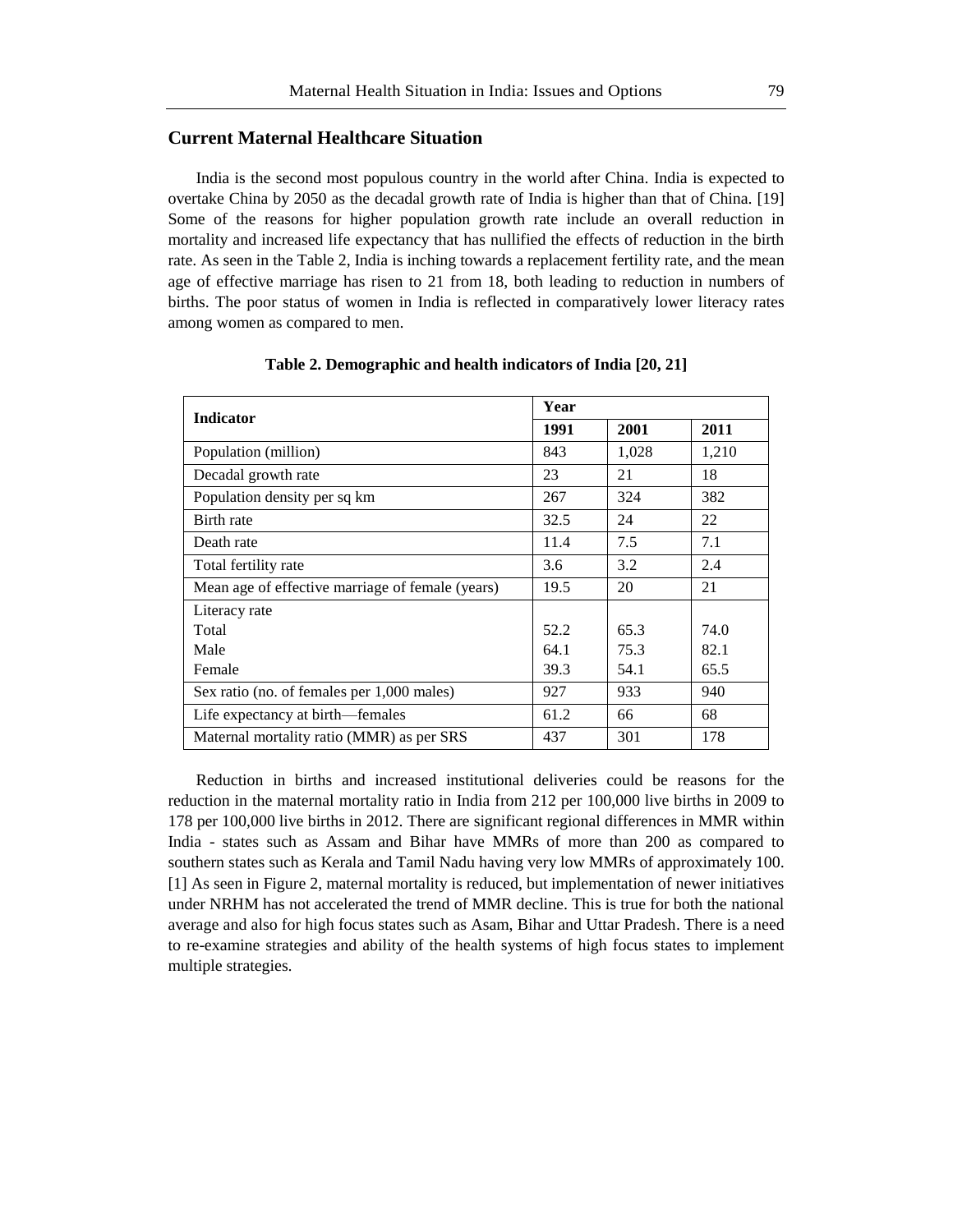

Figure 2. Regional differences in MMR [22]

# **Maternal Healthcare Services Utilization and Inequality in Access**

Over the past decade, the utilization of maternal health care services has improved as a result of NRHM and innovative schemes launched by states. The proportion of mothers having an antenatal check-up in the first trimester has increased from 40% to 45%, while institutional deliveries have increased from about 40% to 47%, between DLHS-2 (2002-04) and DLHS-3 (2007-08). The Coverage Evaluation Survey done by UNICEF in 2009 shows even higher utilization with about 90% of mothers having at least one ANC visit and 73% institutional deliveries. As the sampling and the scope were different for DLHS and CES, one needs be careful when comparing data from both the surveys. Nevertheless, there is no doubt that utilization of all components of maternal healthcare services in India has increased.

One important reason for slow reduction of maternal mortality despite improved maternal healthcare utilization is inequality related to literacy status, economic situation, and geographic location of residence. Similar to other developing nations, women in rural areas in India are at higher risk of maternal death as a result of low utilization of maternal healthcare as seen in the DLHS-3 data. [23] The proportion of mothers having an antenatal check-up in the first trimester in rural areas is only about 38% compared to about 62% of the mothers in urban areas. Similarly, proportions of institutional deliveries among rural mothers are almost half (38%) of urban mothers (71%). [23] This geographic disparity is a result of health systems issues such as lack of infrastructure in rural areas and socioeconomic factors such as poverty. As seen in Figure 3, there is a huge disparity between the poorest and richest in access to all components of maternal healthcare services. The point differences in proportions of mothers having access range from 40 to 60% which shows that there is a significantly low access for poor mothers compared to the richest mothers. Unfortunately, the major disparity by wealth is seen in institutional deliveries, which is the most important component of maternal healthcare services for reduction of maternal mortality. Similar inequity is seen by literacy status in access to maternal healthcare utilization, with point differences in proportions ranging from 40-55% in Figure 4. Here, too, the major disparity is seen in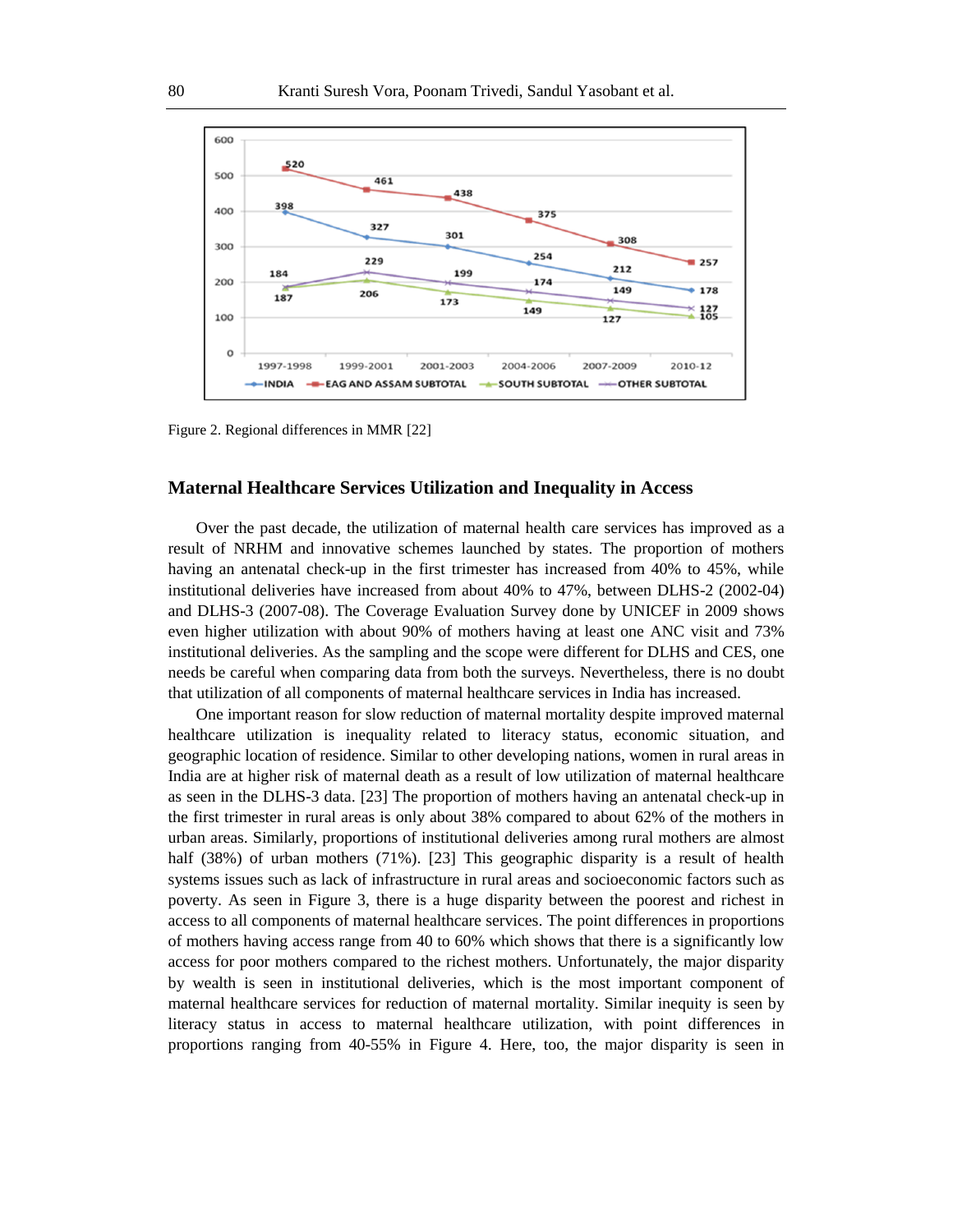institutional deliveries (55%) and safe deliveries (54%) between non-literate mothers and mothers having more than 10 years of formal education.

Inequities in maternal healthcare utilization lead to higher unmet need for family planning among poor and non-literate women as seen in Figures 3 and 4. Disparities are higher for wealth than for literacy. Lack of access to family planning leads to higher risk of maternal deaths for poor women due to teenage pregnancies, repeated births in short period, and higher birth order. [24] In addition, Hill et al. noted that the majority of reduction in maternal deaths will be brought by family planning in India. [15] It is important to understand and address these inequities in order to improve maternal health in India and to bring about significant reduction in maternal mortality. To address these inequities, the knowledge of current maternal healthcare service delivery is vital.



Figure 3. Maternal healthcare services utilization by wealth index [23]



Figure 4. Maternal healthcare services utilization by literacy status [23]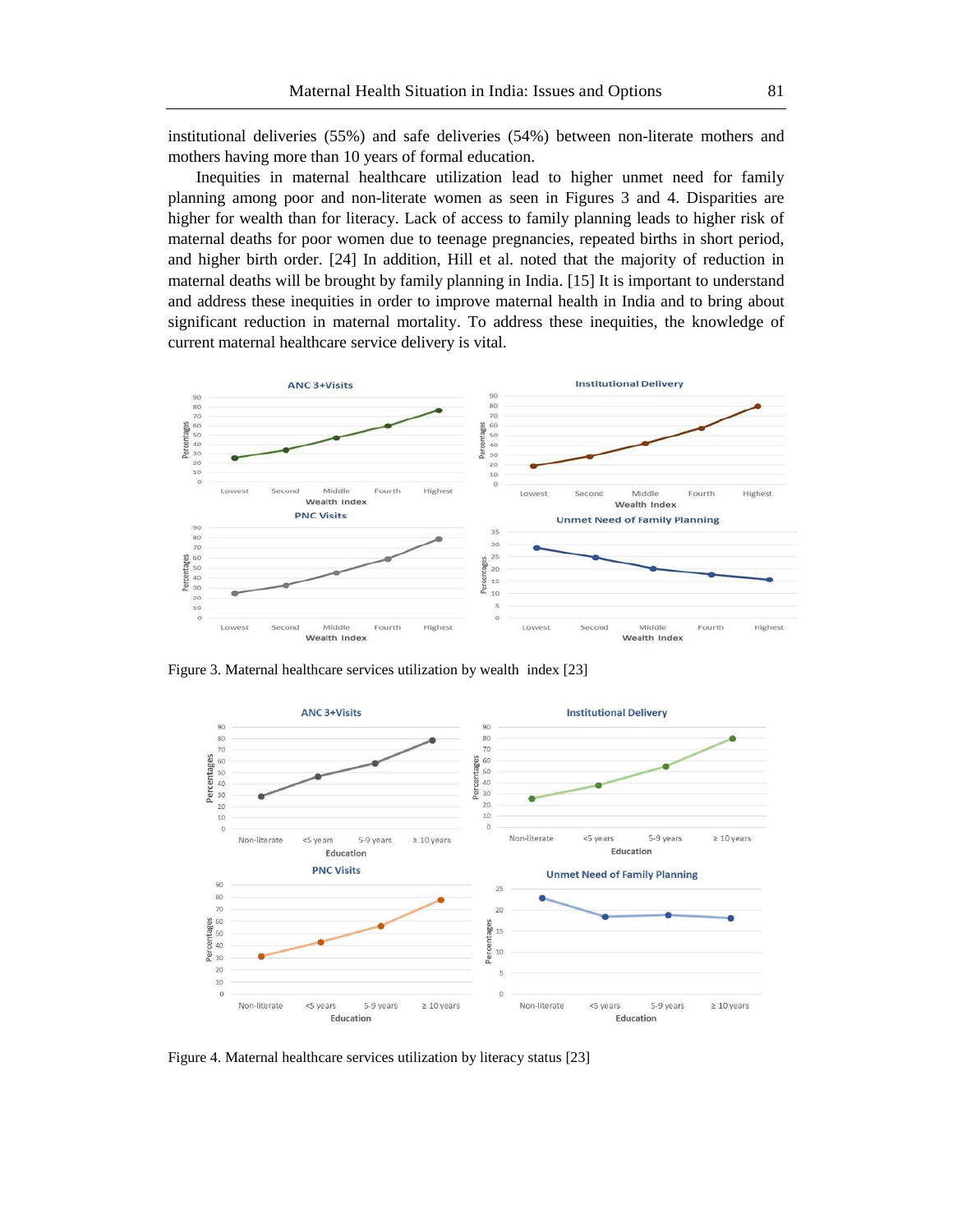# **Maternal Healthcare-Delivery System**

#### *Community-Level Maternal Healthcare*

After independence in 1947, rural health services were established over time starting with primary health units (PHUs) serving a population of 100,000. Trained nurse-midwives were posted in hospitals or PHUs to provide maternal health services. Sub-Centres (SCs) were established below the PHUs to provide basic medical care and delivery care at the community level.

Temporary workers called Auxilliary Nurse Midwives (ANM) were local women with a primary education who were recruited and trained for a short period (24 months) to staff the SCs. [25] According to the World Health Organization (WHO), auxiliary workers are technical workers in a particular field with less than full qualifications*.* Over time, various committees, such as Mudaliar, suggested the continuation of auxiliary cadre to provide basic healthcare at the field level. [11] The ANMs gradually became permanent staff in the publichealth system.

Under pressure from the Government, the Indian Nursing Council (INC) revised the ANM course and reduced its duration from 24 months to 18 months in 1977. Along with this dilution of training and weakening of skills, technical supervision also declined. These policy changes resulted in a drastic decline in the quality of the ANMs' midwifery training and practice in the country, changing ANM from MCH care providers to family-planning/immunization workers. [10]

Since ANMs are monitored only for family planning and immunization coverage, they have neglected delivery care. At present only 11% of deliveries in India are conducted by ANMs. To improve maternal healthcare, and especially delivery care, the ANM should be upgraded to Public Health Midwife as was done in Sri Lanka. Similar to Sweden and Sri Lanka, training young, highly motivated and healthy women from urban and rural areas, giving them quality midwifery training (of at least two to three years), and having strong regulations will help improve the access and availability of midwifery care at the community level.

Medical professionals should work as a team with midwives for increasing accessibility of quality delivery care. Providing care only through obstetricians for 70% of India's rural population is simply not possible. [26, 27]

The position of Accredited Social Health Activist (ASHA) was introduced in NRHM in 2006 to improve maternal healthcare utilization by acting as a bridge between the community and healthcare system at the village level. ASHA is usually a woman with at least 8 years of formal education, from the same village, who is incentivized to provide knowledge about various maternal health schemes to the mothers and facilitate comprehensive utilization of maternal health services. [3]

Gradually, ASHA has been allocated other health services such as tuberculosis prevention and malaria control which has diluted the maternal health services focus. [28]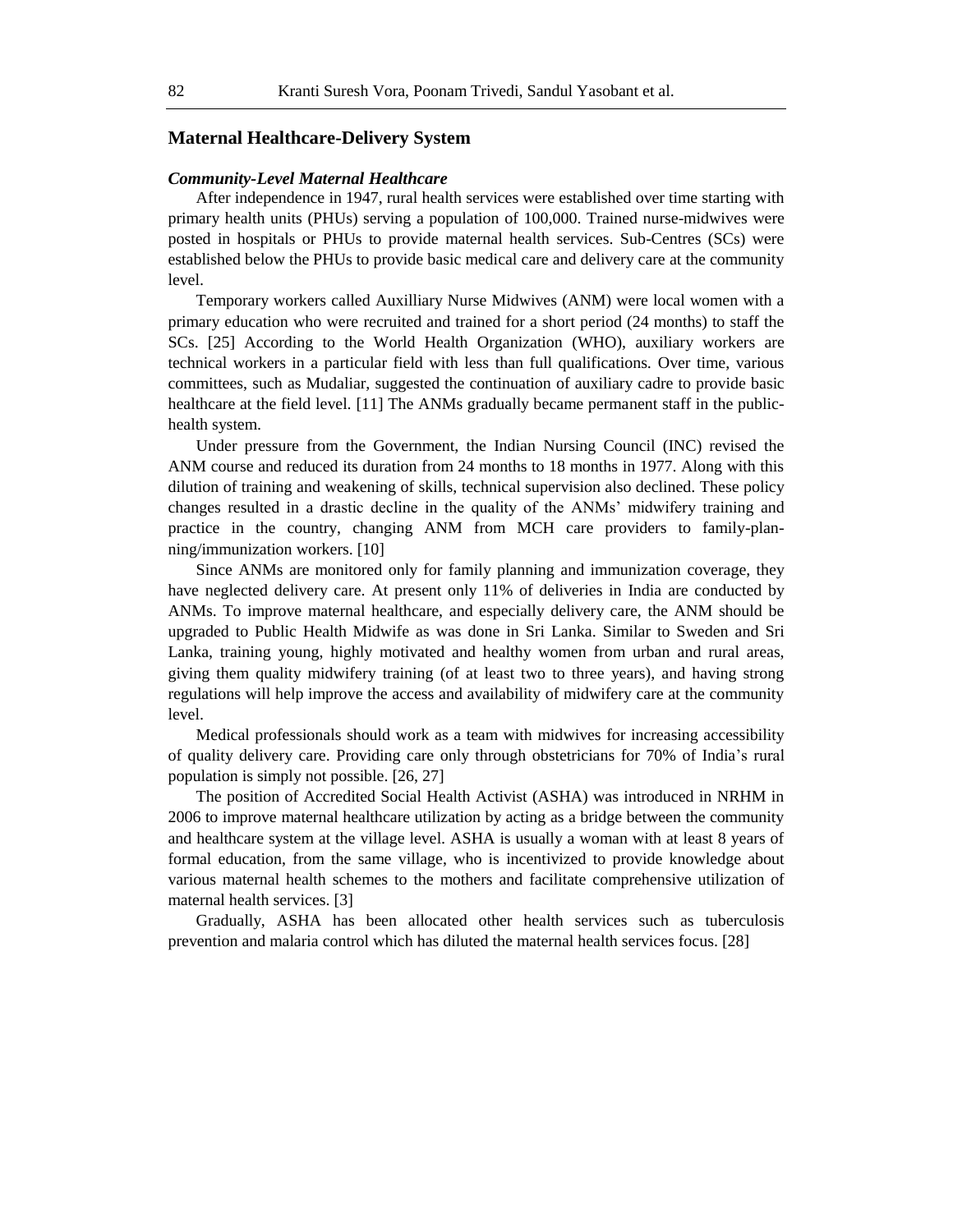

*Photograph 1. Public Centers for Maternal Health services in India. Left. A community Health Centre in a rural area catering to 100,000-300,000 persons, and with a specialist situated in a town. Right. Primary Health Centre, a rural public health facility that provides service to a population of 30,000- 50,000, and is usually located at a larger village level.*

#### *Facility-level maternal healthcare*

The Indian Government has focused on rural healthcare since independence, and has developed a three tier healthcare delivery system to improve access in remote areas by providing primary care at the village level, secondary care at the subdistrict and district levels, and tertiary care at the regional level. Medical colleges are developed as apex institutions with availability of medical specialities. Over the 50-year period since independence, India has expanded the public health infrastructure to include 148,366 Subcentres (SCs), 24,049 PHCs, and 4,833 CHCs (Table 3).

Even with this emphasis on infrastructure development, the Indian public health system is fraught with basic problems such as lack of quality care standards and absence of functional evaluation of health facilities at both the state and national level. Over half of the SCs and 30% of the PHCs do not have their own buildings. About a quarter of the FRUs do not have telephones, and 40% do not have a vehicle. Over 70% of the FRUs and CHCs do not have linkages with a district blood-bank. More than half of the CHCs, FRUs, and district hospitals do not have residential quarters for staff. [23] None of the national facility surveys mention the maternity ward; as a result, the numbers or condition of maternity wards is not known. There is a dearth of skilled staff, and particularly specialists, for providing EmOC. About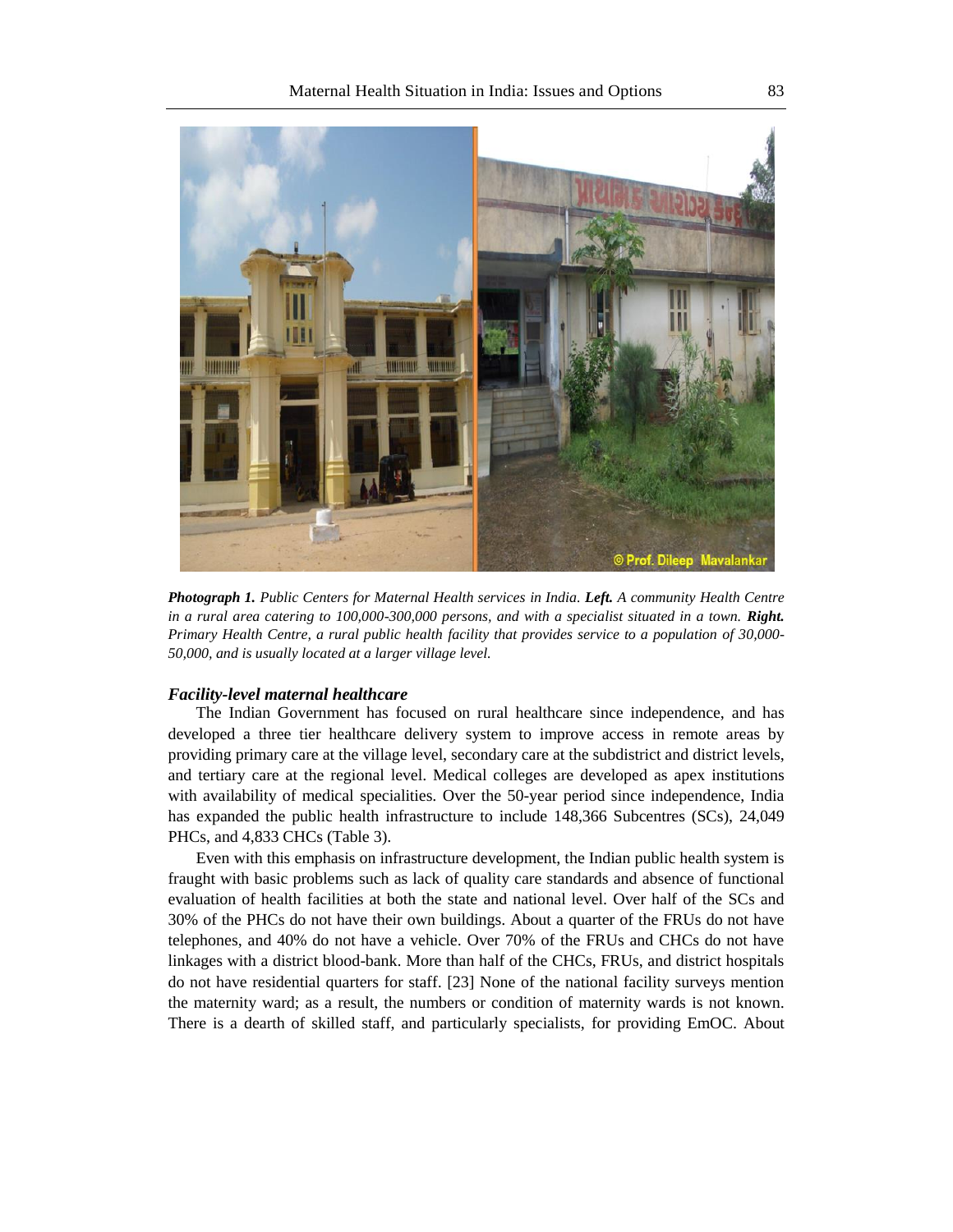| <b>Healthcare</b><br>institution  | <b>Healthcare</b><br>services<br>provided      | <b>Population</b><br>norms | Level        | No in<br>India<br>(2012) | <b>Highest medical</b><br>services provider                               |
|-----------------------------------|------------------------------------------------|----------------------------|--------------|--------------------------|---------------------------------------------------------------------------|
| Medical college<br>hospital       | CEmOC.<br>Advanced<br>lifesaving<br>procedures | 5-8 million                | Apex         | 356                      | Super specialists                                                         |
| Sub Divisional<br>Hospital (SDH)  | CEmOC                                          | 5-6 million                | Ш            | 987                      | Specialists, including<br>obstetrician                                    |
| District hospital                 | <b>CEmOC</b>                                   | 2-3 million                | III          | 722                      | Specialists, including<br>obstetrician,<br>anaesthetist,<br>paediatrician |
| First Referral Unit               | CEmOC                                          | 300,000-<br>500,000        | $\mathbf{I}$ | 2,891                    | Obstetrician.<br>anaesthetist,<br>paediatrician                           |
| <b>Community Health</b><br>Centre | BEmOC/<br>CEmOC                                | 100,000-<br>300,000        | $\mathbf{I}$ | 4,833                    | Medical<br>officer/specialists                                            |
| Primary Health<br>Centre          | ANC, PNC,<br><b>BEmOC</b>                      | 30,000                     | T            | 24,049                   | Medical officer, staff<br>nurse                                           |
| Sub Centre                        | ANC, PNC,<br>Delivery care                     | 5,000                      | I            | 148,366                  | <b>Auxiliary Nurse</b><br>Midwife                                         |

**Table 3. Details of public health facilities, 2012 [28, 29]**

50% of the CHCs and 30% of the FRUs do not have anaesthetists, and the same percentages do not have an obstetrician; it is not known at how many facilities the needed team of both an obstetrician and anaesthetist is available for emergency care. [23] As a result of poor infrastructure and lack of skilled human resources, the public healthcare system in India is unable to fullfill the demand and provide quality maternal healthcare. A weak public sector leads to a mixed and unregulated healthcare market.

#### *Role of Private Sector*

A mixed health care market of public and private providers is a reality for India. India is an under-resourced country with respect to human resources for health. [30] Amongst available allopathic doctors, it is more attractive to join the private sector with nearly three times as many working in private sector vis-à-vis public sector where again distribution is skewed to the urban area. The majority of alternative medicine graduates and paramedical personnel also work in the private sector. [31] Because of limited access in public sector, formal and informal private providers remain the main source for primary health care services including maternal healthcare in India. About 50% of all institutional deliveries occur in the private sector, and 36% of antenatal care is provided at the private facilities. More than 50% of mothers having post-delivery complications seek treatment from the private sector, and 48% of women utilize family planning services for spacing pregnancies from private providers. [23, 32] Relatively little is known about the private sector composition, the nature of clientele, the quantity and quality of services provided and the dynamics of the forprofit/not-for-profit private sector. [33] There is no information available on utilization of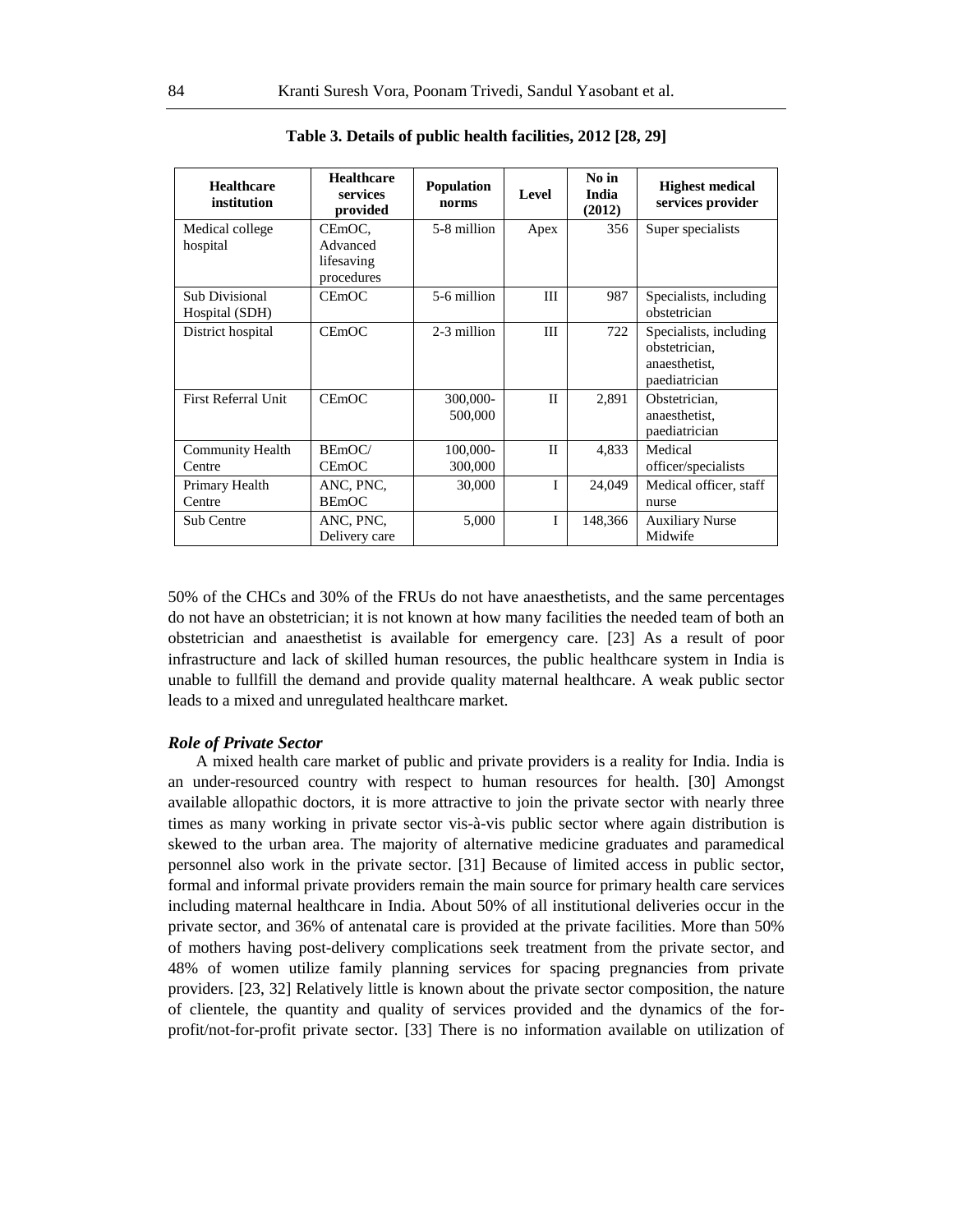services from informal providers. As the private sector provides a significant proportion of maternal health care, it is important to understand the quality of care provided by this sector.

The private sector in India can be divided into two subsets: a for-profit/commercial sector that comprises of organizations owned by individuals or shareholders whose primary objective is to earn a profit, and a non-profit/non-government (NGO) sector that is privately owned but defines its mission in terms of social goals rather than profitability. A variety of formally trained and licensed private health providers, including doctors, nurses, midwives and such paramedical staff including pharmacists serve communities along with an active informal sector including traditional healers ("quacks") and traditional birth attendants (TBAs). The informal sector is a significant but, unfortunately, not well-documented source of health care, especially for poor rural communities. [34] Variation in the format of practice is great with the majority of formal private providers operating in single specialty clinics, but who liaise with other specialties to ensure comprehensive care. Corporate hospitals and specialists are located in cities, while general practitioners, some with a medical degree but a large majority having no medical qualification, are found in rural areas. [35]

Lack of adequate infrastructure, unavailability of qualified support staff, absence of knowledge regarding recent clinical protocols, and discrepancies between provider knowledge and practice affects the quality of care in the formal private sector. [36] Approximately 64% of beds and 85% of doctors are in the private sector in India [33] and yet the information regarding service and output indicators such as number of surgical procedures done, patients seen, profile of patients, and treatment given is lacking. A dearth of data on service indicators makes it difficult gauge and regulate the quality of care in the Indian private sector. [36] Improving the quality of care in the private sector requires strong regulatory capacity of government and coalition involving civic society and professional organizations. Collecting data on input and service indicators for the private sector would help increase understanding the extent and the nature of quality of care issues. Accreditation, regular training of private providers, and mainstreaming the informal private sector will help improve access to quality care through private sector. [36]

## **Innovations**

Many evidence-based new programs/innovations such as FRU in CSSM, and Tamil Nadu Medical Services Corporation Ltd. (TNMSC) and Dr. Muthulakshmi Reddy Scheme in Tamil Nadu for increasing institutional deliveries among poor mothers were implemented in RCH I. This section will discuss specifically innovations implemented in NRHM. As NRHM emphasized the decentralization and a "bottoms up" approach for planning, many more states piloted innovations to improve maternal health compared to previous programs. It should be noted that at the national and state level, the majority of innovations were directed towards promotion of institutional deliveries and improving emergency transport services. [37] Some of them are enumerated in Table 4, although there have been many more implemented across the country.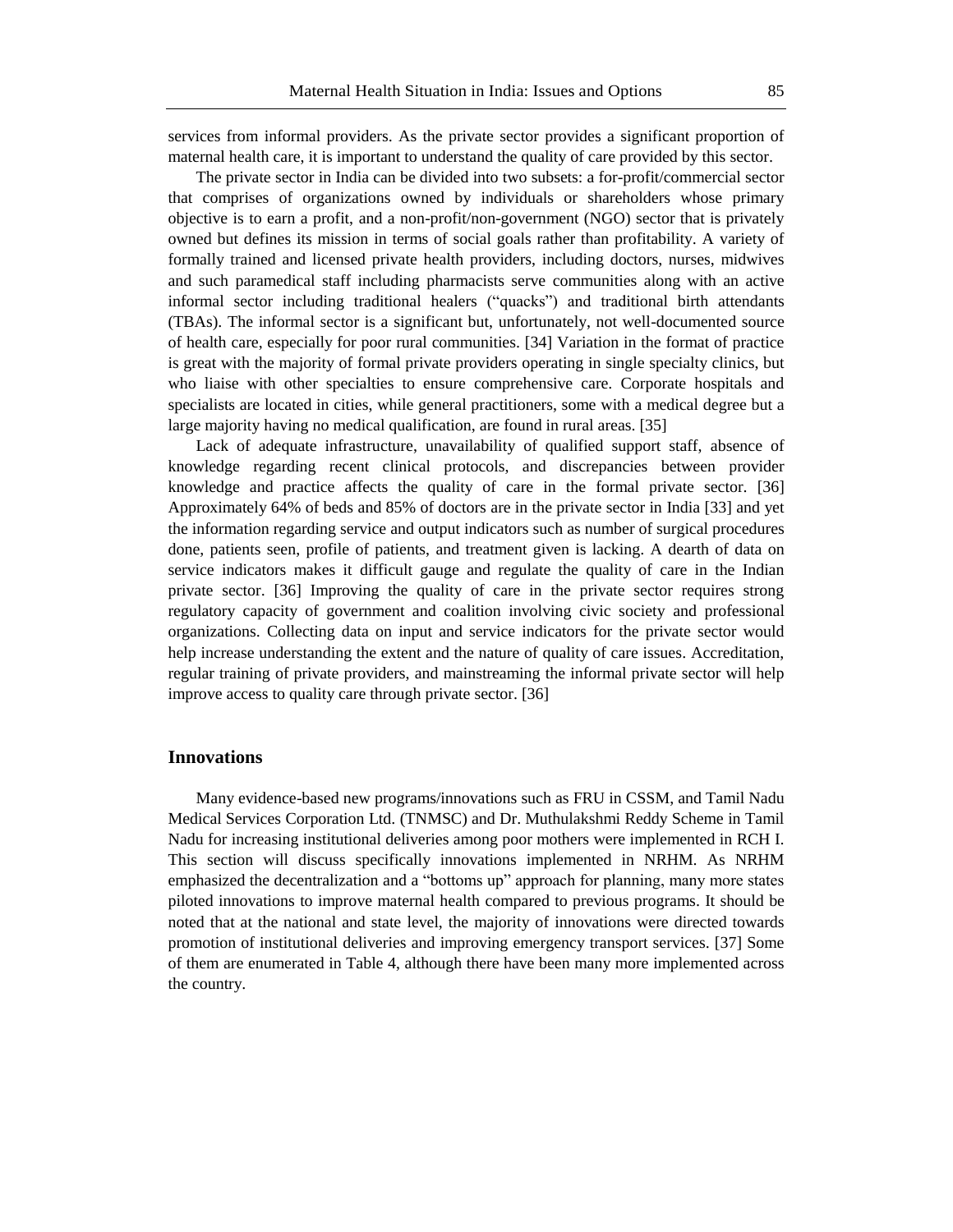| <b>Categories</b>               | <b>Innovation</b>                                                 | <b>Location</b>                                              | <b>Brief Description/Outcomes</b>                                                                                                                    |
|---------------------------------|-------------------------------------------------------------------|--------------------------------------------------------------|------------------------------------------------------------------------------------------------------------------------------------------------------|
| Antenatal care                  | Providing Antenatal<br>Care with Indian<br>Systems of<br>Medicine | <b>Tamil Nadu</b>                                            | Administration of ISM drugs for<br>antenatal care and counselling to<br>pregnant women on nutrition and ISM<br>drugs                                 |
|                                 | Convergence<br>Model                                              | Karnataka                                                    | A convergence model between the<br>NRHM and NACO for HIV-positive<br>mothers                                                                         |
| Intranatal<br>(facility level)  | Chiranjeevi Yojana                                                | Gujarat &<br>Assam                                           | PPP for emergency obstetric care and<br>transport services for BPL women                                                                             |
|                                 | Janani Suvidha<br>Yojana                                          | Haryana                                                      | PPP for increase access to institutional<br>delivery for urban BPL women and<br>referral arrangements with government<br>institutions using vouchers |
|                                 | Janani Sahayogi<br>Yojana                                         | Madhya<br>Pradesh                                            | PPP for MCH services for BPL                                                                                                                         |
|                                 | Ayushmati Scheme                                                  | West Bengal                                                  | PPP initiative for improving<br>institutional deliveries among BPL                                                                                   |
|                                 | Mamta Friendly<br>Hospital Initiative                             | Delhi                                                        | PPP for obstetrical care covering BPL,<br>SC/ST women                                                                                                |
|                                 | Delivery huts                                                     | Haryana                                                      | Build and equip delivery huts and<br>referral money                                                                                                  |
|                                 | Birth companion<br>program                                        | <b>Tamil Nadu</b>                                            | Ensuring the presence of a birth<br>companion during delivery                                                                                        |
| ANC to PNC                      | Saubhagyawati<br>Scheme                                           | <b>Uttar Pradesh</b>                                         | PPP for complete obstetric care package<br>for BPL                                                                                                   |
| Referral System                 | Janani Express<br>Yojana                                          | Madhya<br>Pradesh                                            | Free ambulance services with call<br>centres for referral                                                                                            |
|                                 | Obstetric Helpline                                                | Rajasthan                                                    | NGO partnership for efficient referral                                                                                                               |
| Capacity<br>building            | <b>EQUIP</b>                                                      | Chhattisgarh                                                 | Multiskilling doctors, particularly in<br>Emergency Obstetric Care (EmOC) and<br>anesthesia                                                          |
| Monitoring &<br><b>MIS</b>      | <b>MAPEDIR</b>                                                    | Rajasthan,<br>Orissa.<br>Jharkhand.<br>West Bengal,<br>Bihar | Confidential enquiry into maternal<br>deaths for action                                                                                              |
|                                 | Dashboard System<br>for MIS                                       | Tamil Nadu,<br>West Bengal                                   | To monitor performance of various<br>indicators                                                                                                      |
| Procurement &<br>finance system | KMSCL, RMSC                                                       | Kerala.<br>Rajasthan                                         | Drug management system to ensure a<br>regular supply of drugs                                                                                        |
|                                 | E-banking                                                         | Kerala                                                       | Using customized software, the<br>transaction of NRHM funds done online                                                                              |
|                                 | Debit Card for<br><b>ASHAs</b>                                    | Kerala                                                       | Paying incentives using debit cards.                                                                                                                 |

**Table 4. List of innovations in maternal health in India [37]**

Analysis of these "innovations" shows that many of these are not exactly new strategies, but the reinvention of strategies implemented in earlier programs such as CSSM or RCH I. For example, FRUs in CSSM were established to provide EmOC, especially CEmOC, in rural areas which is reemphasized in some of the schemes implemented under NRHM. Training of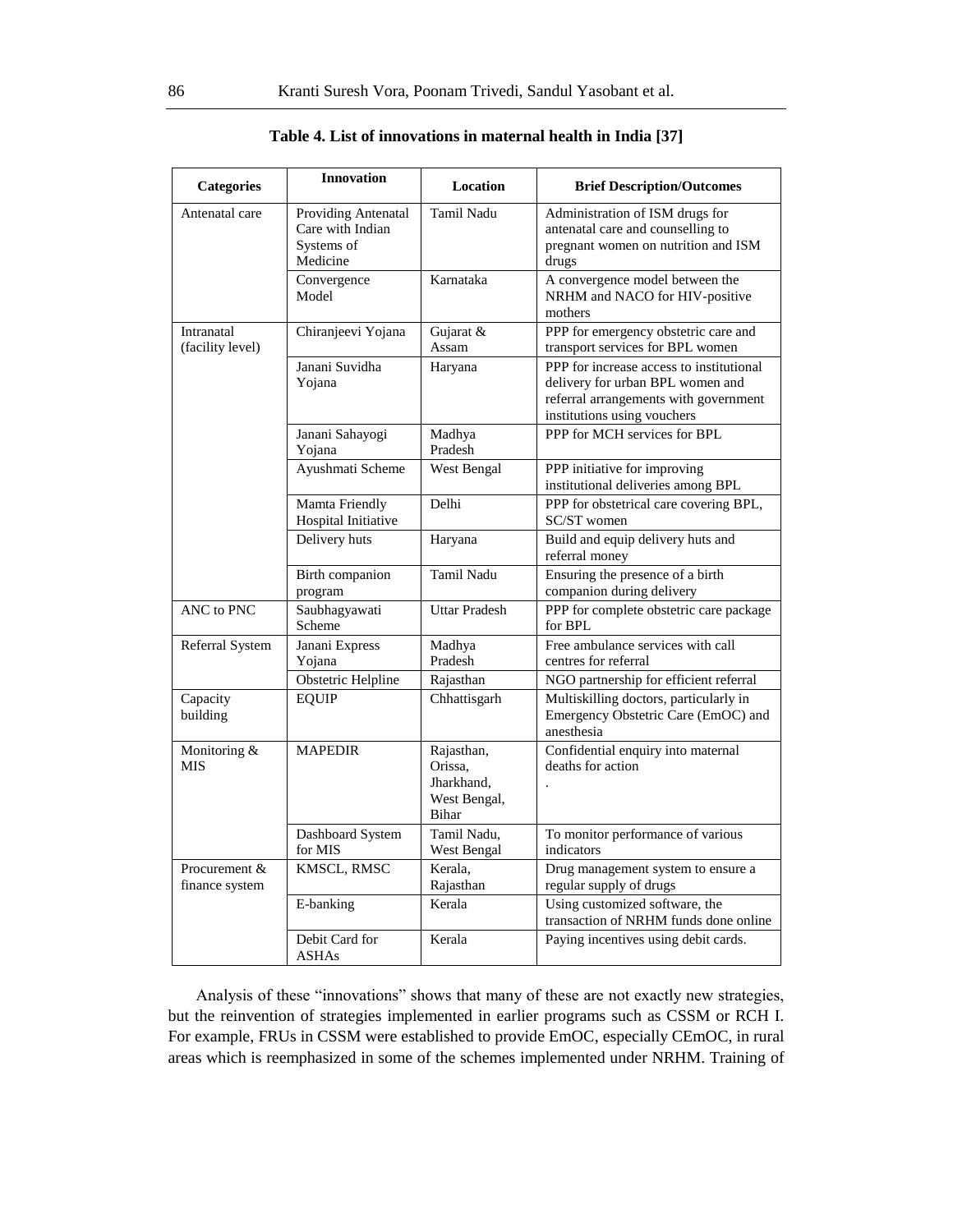MBBS (MD in other nations) doctors for providing EmOC was proposed in all the programs which was renamed as "EQUIP" in Chhattisgarh and called "multiskilling of medical doctors".

JSY is based on the Dr. Muthulakshmi Reddy scheme implemented in 1989 in Tamil Nadu that provided cash incentive to poor mothers for institutional deliveries. [38]

As seen in the Table 4, the majority of the innovations are for improving institutional deliveries or intranatal care, while overlooking other aspects of maternal healthcare including antenatal and postnatal care.

Family planning services are an important part of maternal healthcare services - it reduces the lifetime risk of maternal death by reducing numbers of conceptions and by spacing births. [15] There is a dearth of innovations to address the issue of lower use of spacing methods and postponement of first birth, which can also reduce maternal deaths. Lack of comprehensive maternal healthcare services is a major drawback of all the maternal health programs implemented in India.

It is noteworthy that within a period of approximately 5 to10 years, many innovations have been implemented in India and in many states to improve maternal health. The ability of a weak health system to successfully implement new strategies is limited - too many new programs will lead to further deterioration of the system. The majority of Indian states with high maternal mortality such as Uttar Pradesh and Madhya Pradesh have weak maternal health systems with limited infrastructure, human resources, and management capacity. [5] There is an urgent need to strengthen the health system along with implementation of locally relevant evidence-based strategies to improve maternal health.

# **ISSUES & OPTIONS**

#### **Issues**

#### *Policy*

The health system of India has been chronically underfunded for greater than the previous 40 years. The Government spends only about 1% of gross domestic product (GDP) on health services, including expenditure by the Central and State Governments. This is one of the lowest in the world. The CSSM and RCH programmes contributed an additional fund of US\$600 million and about US\$300 million of which was for maternal health, spread over a period of 12 years.

However, during these 12 years, there were about 300 million new births in India, giving an average of only an additional US\$1 per birth, which is insufficient to change maternal care provided to pregnant women. Given the enormous size of India, it cannot hope to improve maternal health based only on donors' support. [10] Recently under NRHM, the government increased the spending from US\$735 million in 2005-06 to US\$2,829 million in 2012-13. Spending in the RCH flexipool which funds maternal health programs also increased from US\$48 million to US\$1,016 million in the same time period. [39] Estimated numbers of births in the year 2013 were about 27 million in India, which means that total public spending is less than US\$38 per live birth.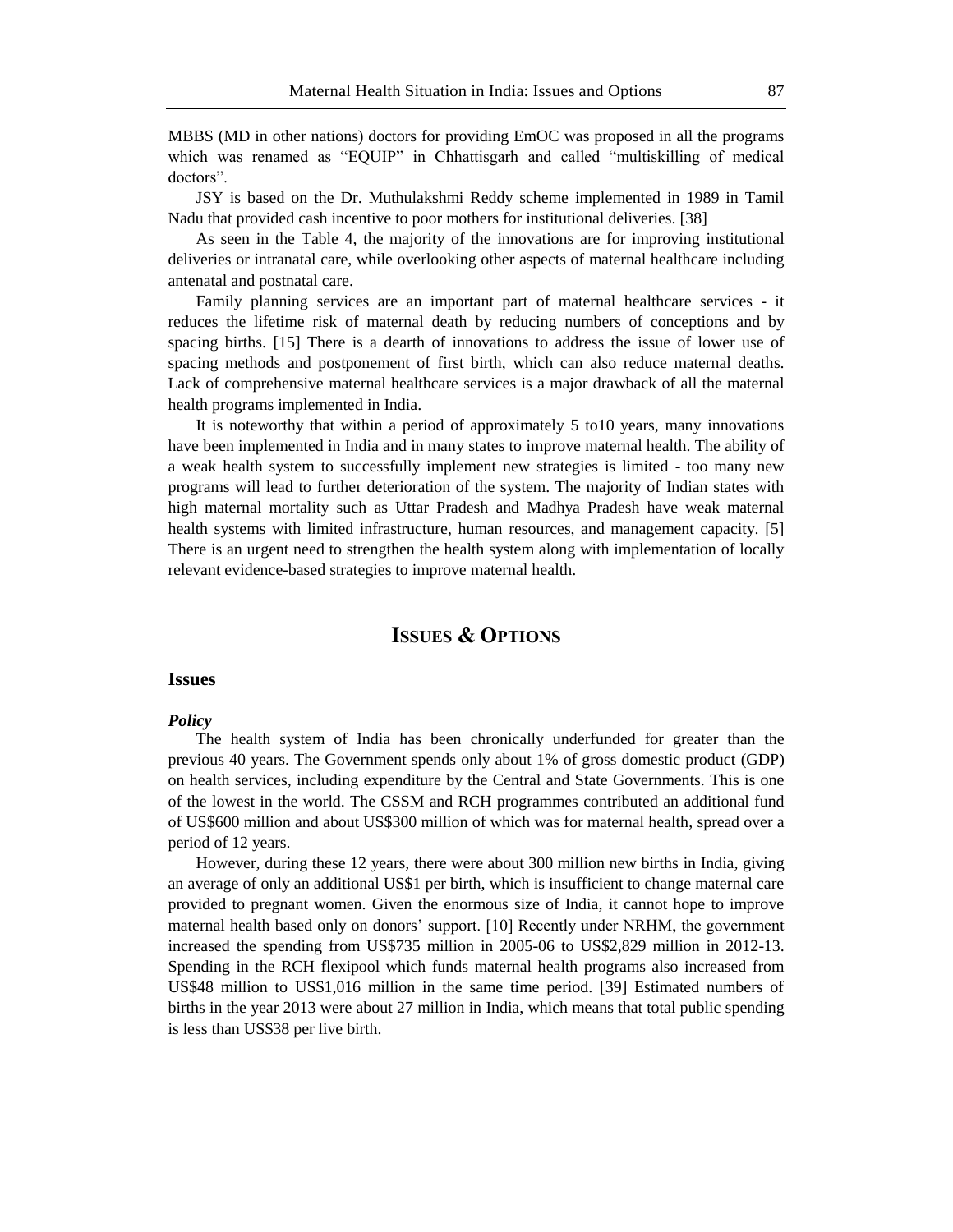There is a need to improve funding for health, and especially for maternal healthcare, as maternal and newborn mortality results in loss of US\$15 billion globally every year. [40]

Policy making process is ad hoc in India and, at times, disregards the evidence available. For example, policy making is often a "knee jerk reaction" to a developing situation, such as the epidemic of HIV/AIDS. National AIDS Control Organization (NACO), the government body set up to reduce incidence of HIV in India, reformed blood banking policies in the early 1990s. These policies made the blood safer but more scarce, and even the decision to allow blood storage units where blood banks could not be established has not made blood accessible in rural areas.

As postpartum haemorrhage is one of the most common causes of maternal death, and anemia is endemic among Indian mothers, blood transfusion is an essential life-saving EmOC function. [41] There are many more examples such as lack of clear policies regarding posting of doctors trained in EmOC and anaesthesia, and legal provisions for allowing ANMs to administer basic EmOC including administration of magnesium sulphate, etc.

Under NRHM, institutional deliveries were promoted as a measure to reduce maternal mortality. The international evidence suggests that provision of skilled birth attendance for 100% births with access to EmOC can reduce maternal mortality in low resource settings. [42] The Indian government promoted institutional deliveries by incentivising them, but without strengthening the capacity of public health facilities to provide skilled birth attendance or manage emergency obstetric cases. Review of demographic surveys shows that despite significant increase in the institutional deliveries, maternal mortality has not been reduced significantly in India. [43] This observation is also reflected globally, [44] and shows that erroneous interpretation of evidence can mislead policymakers. Thus, without a robust and standardized policymaking process, India will not be able make significant progress in making maternity safer.

Also the policymaking and program implementation needs to be scientific and policymakers should learn from past mistakes. JSY incentives for institutional deliveries provide a flashback of incentives for family planning in 1970s. The emphasis on increasing service utilization without improving the ability of system to provide quality care can lead to disappointment and poor perception of quality among clients.

Unfortunately, there is no long term policy for improving maternal health in India. Unlike its neighbours, India has not invested time and efforts to prepare a long-term policy to reduce maternal mortality that also has documentation of strategies to achieve the target. [45] As indicated earlier, although both NHP and NPP do have goals of MMR reduction, they do not outline steps to bring about the change. Past experience has shown that attempting too many interventions with limited managerial capacity does not lead to success – this is especially true within a weak health system.

Future programmes should, therefore, focus on specific, evidence-based strategies, such as skilled birth attendance, referral, and EmOC. This, in itself, is a challenging task in the extensive and varied infrastructure of the Indian health system. [46]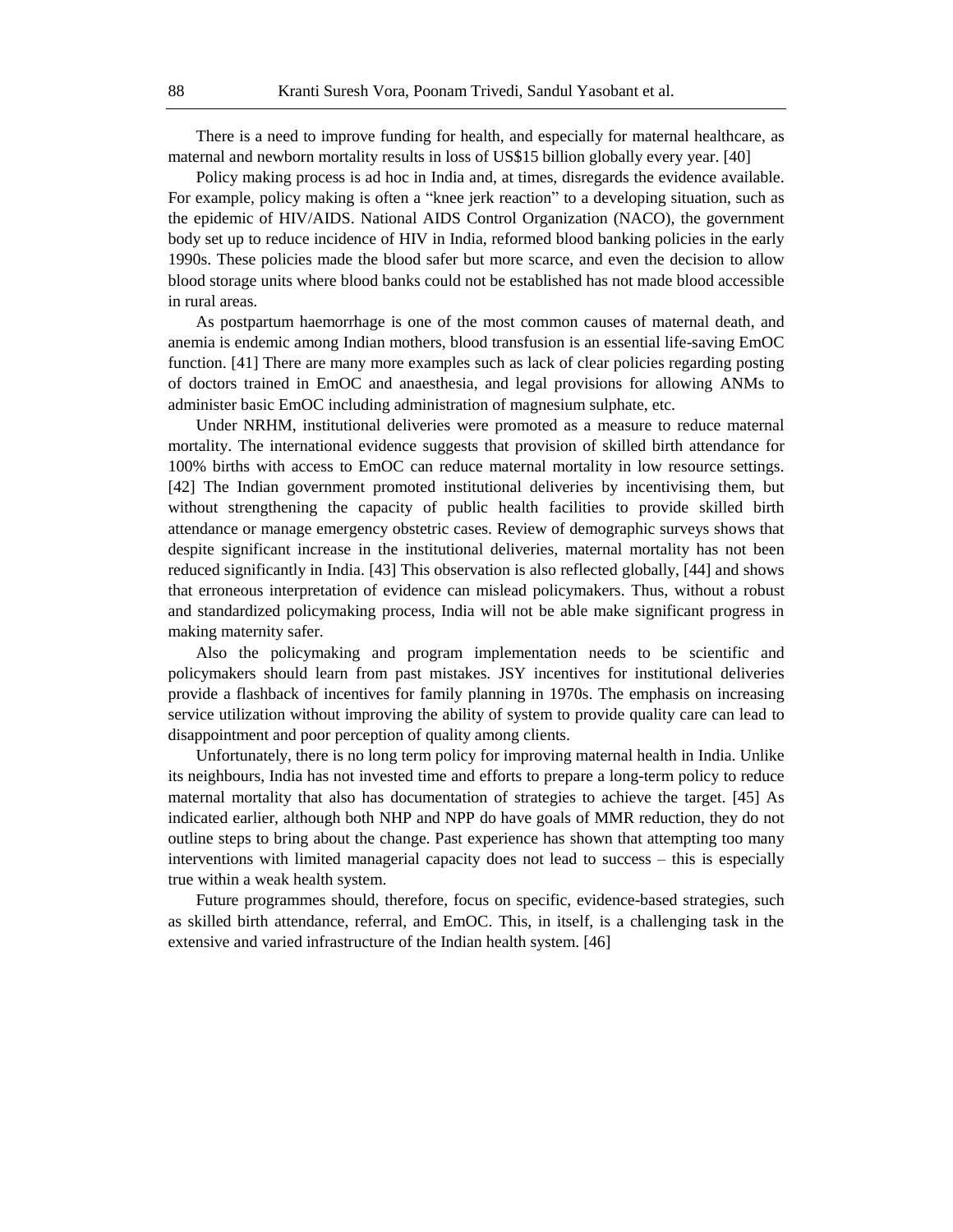

*Photograph 2. Appearance of labour rooms in Primary Health Centers in India. Left. A labor room in a rural health facility. It lacks the basic supply of mackintosh and clean linen. Surgical drums are lying on the floor. Water seepage in the walls can be seen, which affect the quality of care provided and increase the probability of infection. Right. A clean labor room in a rural health facility. It is wellventilated and well-organized. Tiled walls are easy to clean and disinfect for adequate infection control leading to higher quality of care.* 



*Photograph 3. Surgical theatres for operative maternity care in India. Left. Operating theatre for maternity care from a rural health facility This photograph clearly illustrates the substandard equipment, potential open air access through sealed windows, and trash including used gloves littered on the floor. The nature of the room makes it difficult to thoroughly clean. Infrastructure issues such as peeling paint from the walls worsen infection control issues leading to maternal morbidity and mortality. Right. An up-to-date operating theatre for obstetrical care having modern appliances, and no immediate access to the outside environment. This room can easily be sanitized between patients.*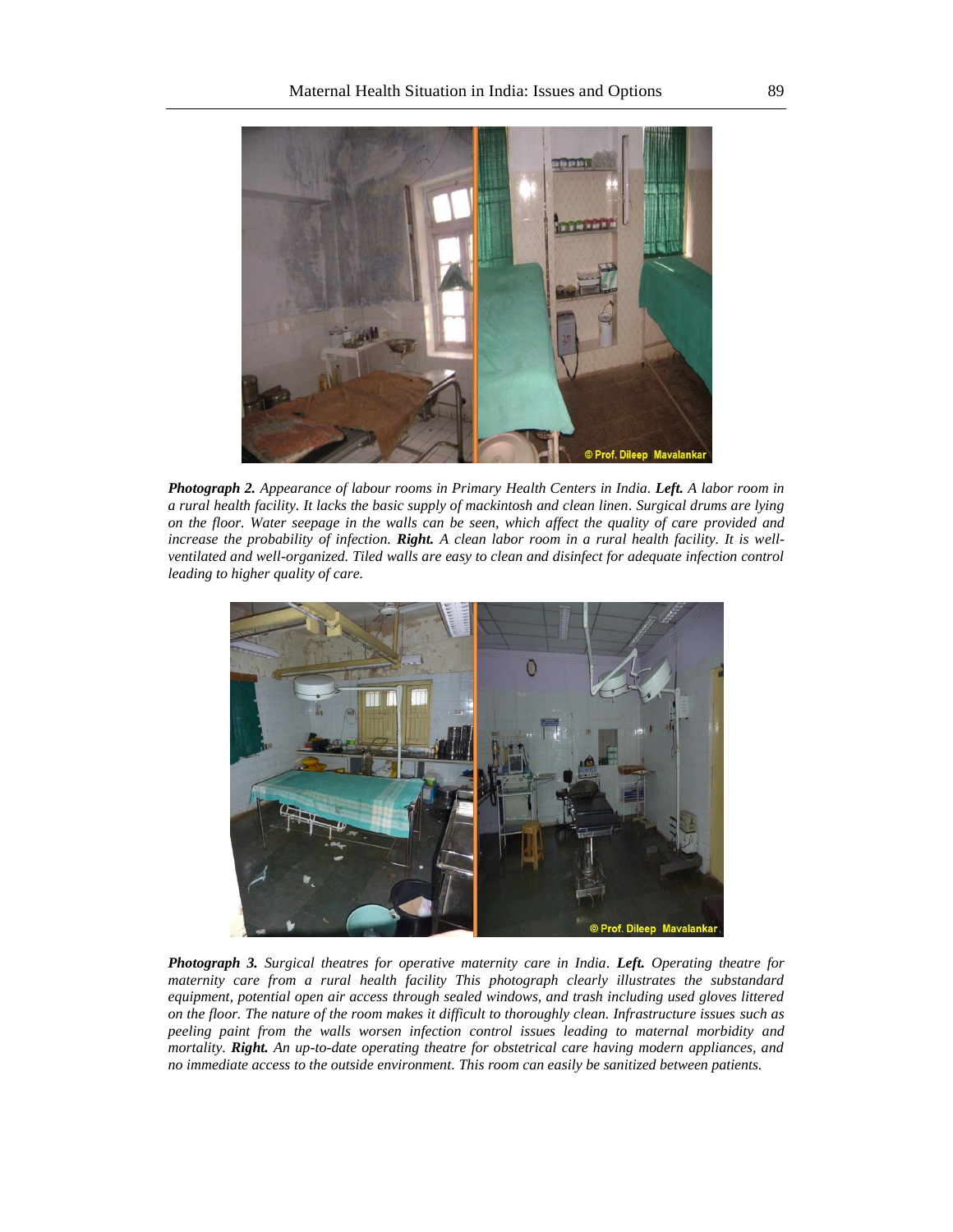#### *Processes*

Lack of clear processes and protocols is an important barrier to improve maternal health in India. Even where protocols are available, they are not being followed in the field. The monitoring system does not evaluate quality of care and is not geared to foster good practices. There is no penalty for not following protocols in the public sector or private sector. There is no technical supervision of quality of care and outcomes. There is a void of relevant data for monitoring, planning and documentation. Although the private sector is a major service provider of maternal health care services in India, there is hardly any service data available from the private sector. Similarly, even for the public sector, functionality and service statistics of facilities is limited and intermittent, which makes it difficult to understand the trend of utilization and functionality.

Under NRHM, the modified management information system is more focused on preventive care than on curative care, and the data on morbidity or mortality is not collected and analyzed systematically. There is a large-scale inflation of service statistics by field functionaries as the monitoring is based purely on numbers. Systematic comprehensive evaluations of programs including innovations are not performed, and program managers have a limited ability to the use of data for planning at regional level. There are inconsistencies in recording formats and lack of integration of electronic maternal child tracking system with routine HMIS. There are duplication of efforts and inefficient implementation of newer electronic monitoring systems. The HMIS system lacks the ability to integrate, synthesize and analyze the data to ensure a timely response. The focus is on requirement of top level officers, and not on the need of lower level healthcare providers, to improve patient management. Here, also, the lack of penalty or reward leads to no incentive to improve the quality of data. Despite the progress in technology, data entry takes place manually at multiple levels leading to duplication of work and wastage of skilled human resources. The majority of health programs have their own MIS, leading to collection of as many as 3,000 data points for a health worker in order to fulfill the divergent requirements of local, state and national government. [47]

#### *Human Resources*

India has significant shortage of skilled human resources for healthcare, similar to any other developing country. As per Rural Health Statistics report of 2012, there is a 65% shortfall of obstetricians in the public health sector. This limits access to maternity care in rural areas. Training of medical doctors for providing maternity care including EmOC was either not implemented or poorly implemented in many states in spite of national health policies. Practical training for all the levels, from ANMs to medical doctors, is too short and not geared towards skill building, and refresher trainings have the same issues. [10] The majority of training programs have not been evaluated for either content, methodology or effectiveness. As pointed out earlier in the chapter, there is a lack of management training and short-term duration trainings are not sufficient to improve the management capacity of maternal health system.

At both the national level and state level there is lack of clear HR policies for posting, transfer and promotions. [30] The career path of a public health care provider is not clear irrespective of the level. This leads to job dissatisfaction and demotivation among the providers. Absenteeism is rampant in the public health sector - a majority of staff do not stay at the headquarters and thus are not available for emergency obstetric care. [48] Posting of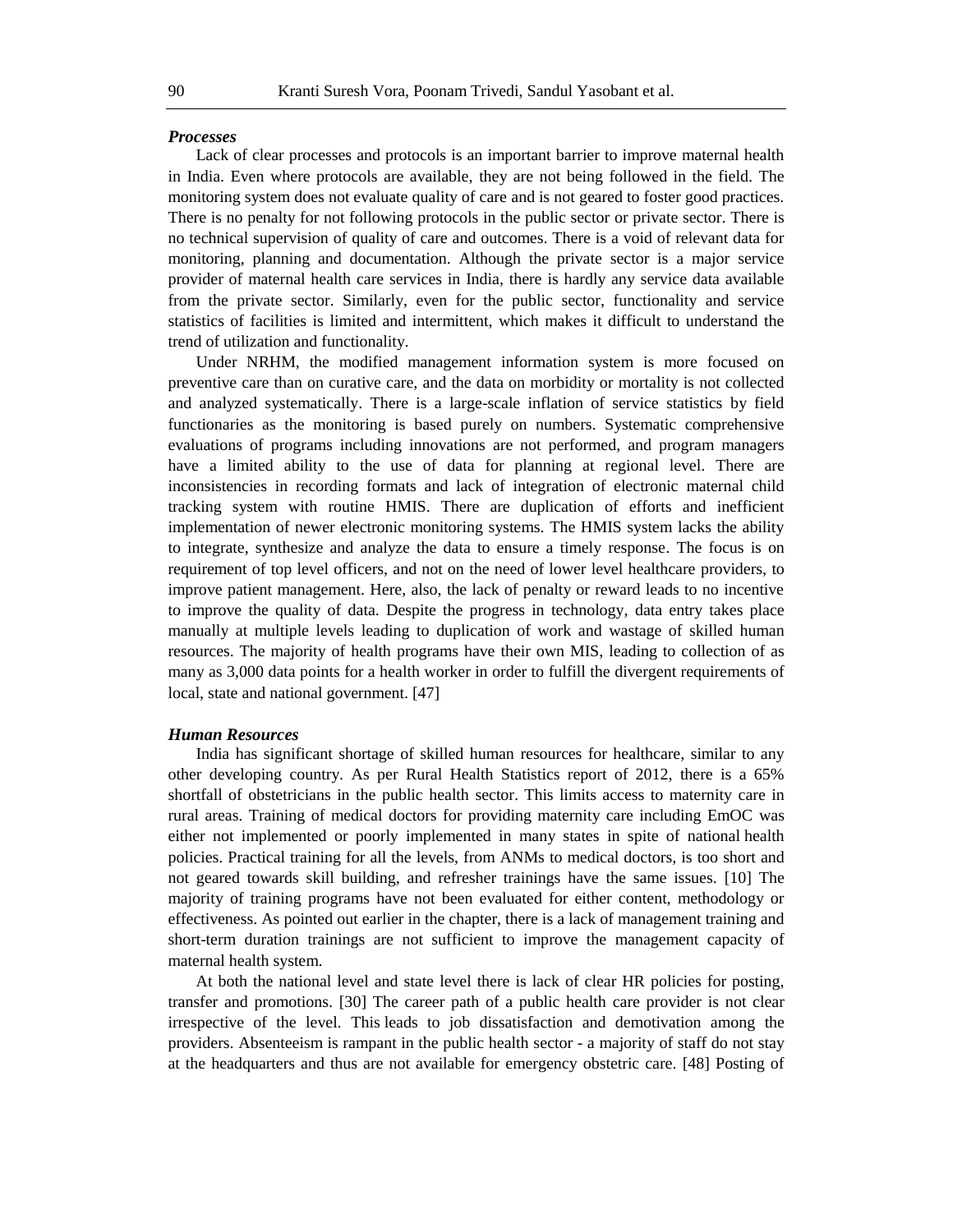contractual staff has been a strategy to improve service delivery since RCH I, but there is no consensus or clarity on the role of these staff. Contractual staff includes a staff nurse and AYUSH doctor to staff a PHC, as well as a district level program manager to manage maternal health in the district, and a state maternal health consultant. As there is no clarity as to their roles, the decision-making power of these staff members vary in different states, and their day-to-day activities also vary. Lack of parity regarding work allocation and remuneration between contractual and regular staff has led to high turnover and demotivation among contractual staff. Human resources issues are important for the public sector as the majority of new medical graduates prefer to work in the private sector. Despite substantial numbers of new doctors graduating every year, there is a huge shortfall in the availability of skilled providers in the public health sector.

### *Logistics and Finance*

Compounding the problem of the low level of government funding, the financial systems of public health sector are highly bureaucratic, slow-reacting, and procedure-oriented, resulting in non-availability of funds at peripheral locations where needed. This occurs even when money is centrally available – with the result that unused funds are unavailable after the financial year is concluded. The financial and accounting regulations require much procedural and paper work for using money which has been specifically budgeted, with the result that non-budgeted essential activities cannot be performed. Under the NRHM, the Government is trying to streamline this process. Many states in India are in a severe financial crisis due to reluctance to collect taxes and profligacy of expenditure in the Government - as a consequence, there are diminished funds available for maternal health. Before NRHM, there was no flexibility of spending at the grass root level which affected the availability of locallyrequired equipment, drugs, and frequently the maintaining/repairing of available equipment. Despite improvement in the financial system within the NRHM, financials other than NRHM such as state treasuries still follow the same bureaucratic processes. This leads to a delay in the supply of equipment, shortages of drugs and disposables at all levels, and lack of equipment maintenance. [49] Following the example of Tamil Nadu, many states have developed similar mechanisms for logistics management such as TNMSC to improve logistics management. Unfortunately, the majority of the Indian states still have wasteful and inefficient logistics and financial management systems which have not been substantially reformed.

#### *Limited Management Capacity of Maternal Health Services*

At the national level, there are two major divisions within the Ministry of Health and Family Welfare - the Department of Family Welfare (DFW) and the Department of Health (DH). MCH, reproductive health, rural health, primary healthcare, and family planning come under the DFW; medical colleges, national institutes, and disease-control programmes come under the DH. The Maternal Health Division within the DFW is responsible for all technical and administrative aspects of maternal health activities throughout India (Table 5). These findings are based on interviews done with the officers from maternal health divisions. [50]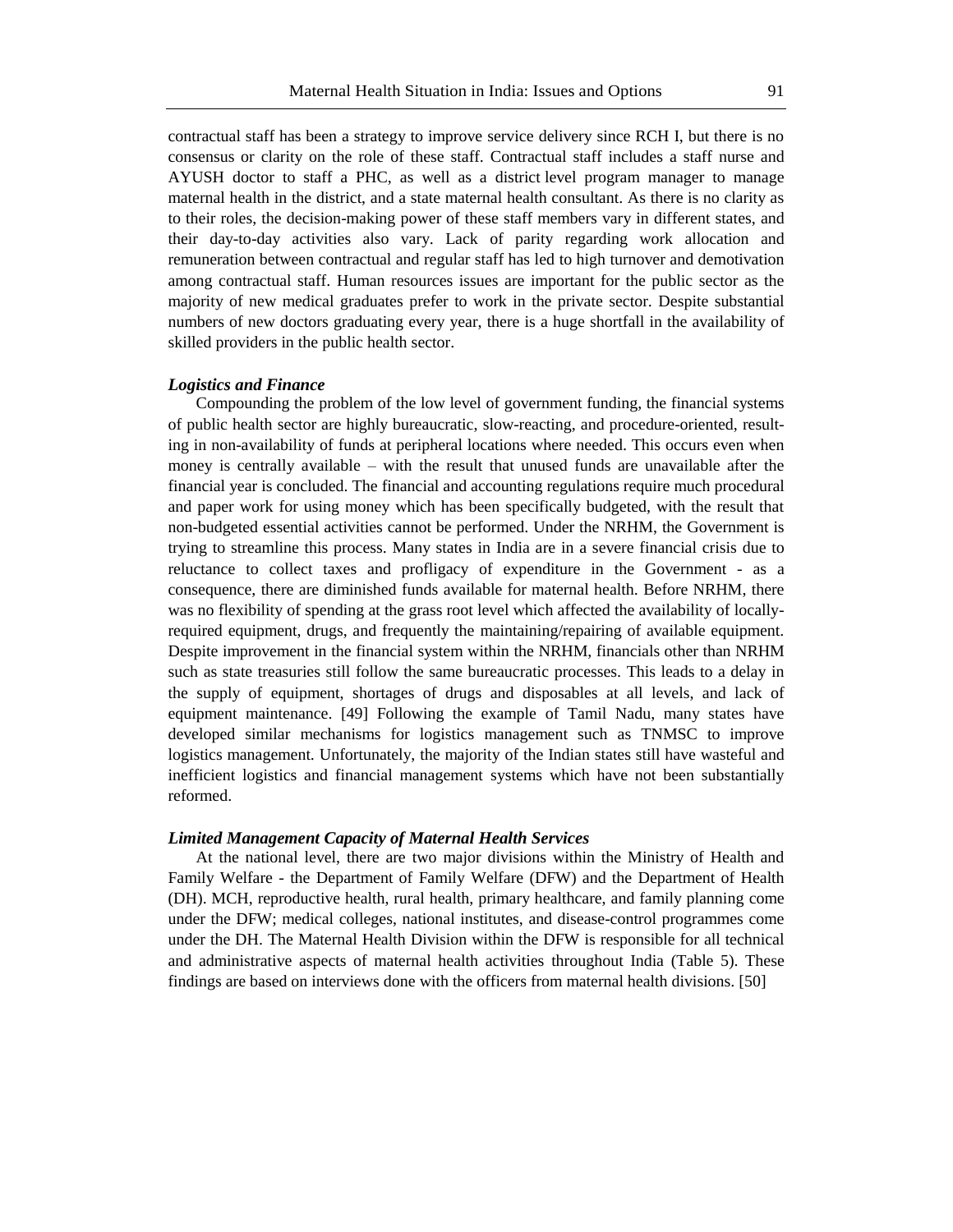# **Table 5. Functions of the Maternal Health Division, Department of Family Welfare, India. (Extracted from Reference 10)**

| $\mathbf{i}$ . | Provision of technical advice to the Minister (democratically elected) and the Secretary |
|----------------|------------------------------------------------------------------------------------------|
|                | of Health and Family Welfare (Indian Administrative Services officer) who are non-       |
|                | technical officials                                                                      |
| ii.            | Designing new evidence-based maternal health programmes                                  |
| iii.           | Setting technical standards and developing guidelines                                    |
| iv.            | Reviewing research and developing new evidence-based strategies                          |
| V.             | Reviewing training content and tailoring it to emerging needs                            |
| vi.            | Monitoring programme, implementation, and performance, including quality and             |
|                | evaluation of outcomes                                                                   |
| vii.           | Providing information to address questions in the parliament                             |
| viii.          | Providing technical information on policy, legal and other issues                        |
| ix.            | Commissioning special studies and reviewing data                                         |
| X.             | Dealing with professional organizations, non-governmental organizations, consumer        |
|                | groups, etc.                                                                             |
| xi.            | Interacting with donors, international agencies, and development partners                |
| xii.           | Planning and implementing national information, education, and communication             |
| xiii.          | Preparing budgets and funding programmes                                                 |

Given its multiple functions, it is clear that the Maternal Health Division needs a high level of technical and managerial capacity. Yet, the Division is composed of only four officers—one Deputy Director General (DDG) of Maternal Health, and three Assistant Commissioners of Maternal Health (one of these Assistant Commissioner posts has been vacant for more than 15 years). This structure does not seem to have changed over time as the annual reports of the Ministry for 1998-1999 show the same structure. The present structure of the Maternal Health Division with only three officers is highly inadequate, not just in terms of numbers but also in terms of training and skills. These officers have no decision-making or financial powers, and it is not compulsory to have public health training or specific qualifications in maternal health to be appointed to these top maternal health positions. Any officer from the Central Government Health Services (a healthcare system for curative services established for Central Government employees) can be assigned to the Maternal Health Division. As all technical officers come from the Central Government Health Services that are mainly in Delhi and other small union territories, the officers typically do not have much field experience of implementing programmes at the state level. [50] They can be transferred in a short time as they do not have a fixed tenure in the Maternal Health Division; this affects their performance as there is a learning period in every new position. The officers of the Maternal Health Division reported that they spend about 40-50% of their time on nontechnical issues; more time is used in administrative work because the lower-level administrative support is very weak. [10]

Managerial capacities at the state level for maternal health are also a major problem. No state has a dedicated officer for maternal health, and most states have only 2-3 officers looking after all activities of MCH/RCH. [51] The situation has improved at the state level with reforms under NRHM, and with the appointment of MD (NRHM) at the state level, who is usually an Indian Administrative Services member, and the formation of State (SPMU) and District Project Management Unit (DPMU). SPMU and DPMU are manned by personnel who are trained in health management. Although the premise was to have individuals with better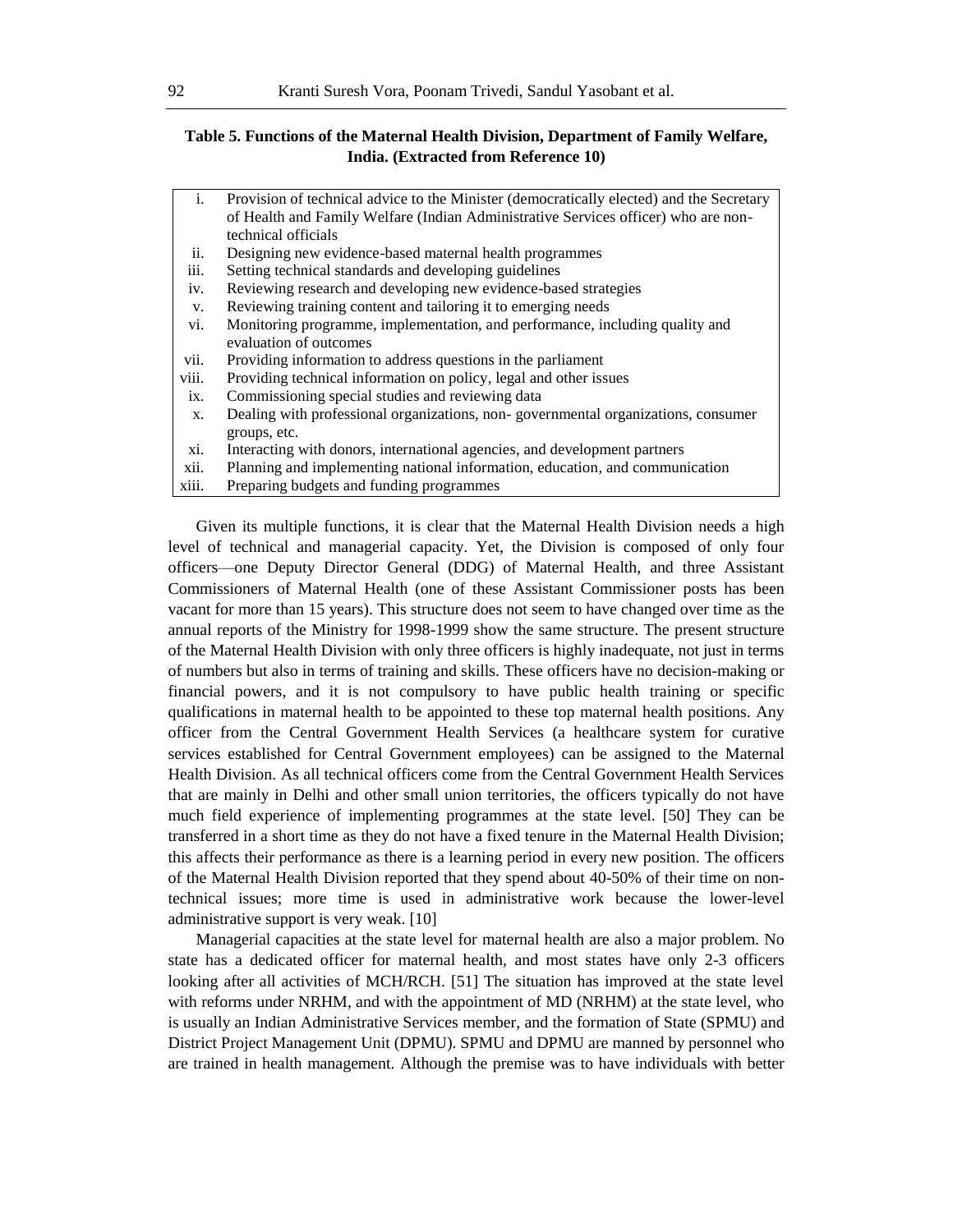management skills to implement NRHM, the situation differs across states. This is because the decision making power of the SPMU and DPMU varies from state to state - in some states they have limited decision-making power and young recent public health graduates are hired who have no idea or experience of the health system and are usually looking for better career opportunities. The state and national governments have piloted many innovative strategies to increase maternal healthcare services utilization and to improve maternal health system in India.

As discussed earlier in the chapter, India has come long way in reduction of maternal mortality since the independence of 1947, yet it is still struggling to make motherhood safer. The Indian maternal health system is constrained by many issues including deficient policy making, inefficient implementation, and a weak health system. It is important to note at this stage that the geographic vastness and enormous cultural diversity in India makes it difficult to implement any program uniformly. Also, the maternal health indicators of Indian states reflect a wide range of maternal health care - from those similar to developed countries such as in Kerala and Tamil Nadu, to those states comparable to nations with the highest maternal mortality rates such as in Bihar, Uttar Pradesh and Odisha.

#### **Options**

The Indian health system must be understood not only as a mechanism for delivering technical interventions, but also as core social institutions that are indispensable for reducing poverty, social exclusion and inequity. Based on the above analysis of issues the following are some recommendations to improve the maternal health situation to the level that is comparable with middle-income countries such as China and Brazil.

- 1. There is a need for long-term policy for safe motherhood in India. All research in the field of maternal and child health should be embedded within the policy making by decision-makers. This process of policy-making must be systematic and standardized for all strategies. Attention should be paid that all the policies are implemented efficiently and understood by the grass root level workers accurately. The policy documents should also outline the steps to achieve the outcomes and have clear strategies for each goal. Policy-making should not be individual driven or donoragency driven. As India is a diverse country, there should be scope for modifying the policy to suit local needs while keeping the goals and general direction of strategies standard.
- 2. Health System reforms are urgently required to ensure maternity is safer in India. Increasing public spending to improve quality of infrastructure and seamless service provision is the key to reverse public opinion about government health facilities. Improving financial and management capacity of state, district and subdistrict level officers and providers would lead to efficient use of available resources. Enhanced planning ability and use of data will optimize resource utilization. Better decisionmaking powers along with financial flexibility will empower local managers. Appropriate measures need to be taken to train, post and retain skilled providers for delivery care and EmOC. Streamlined logistics management will ensure supply of essential medicines and equipment.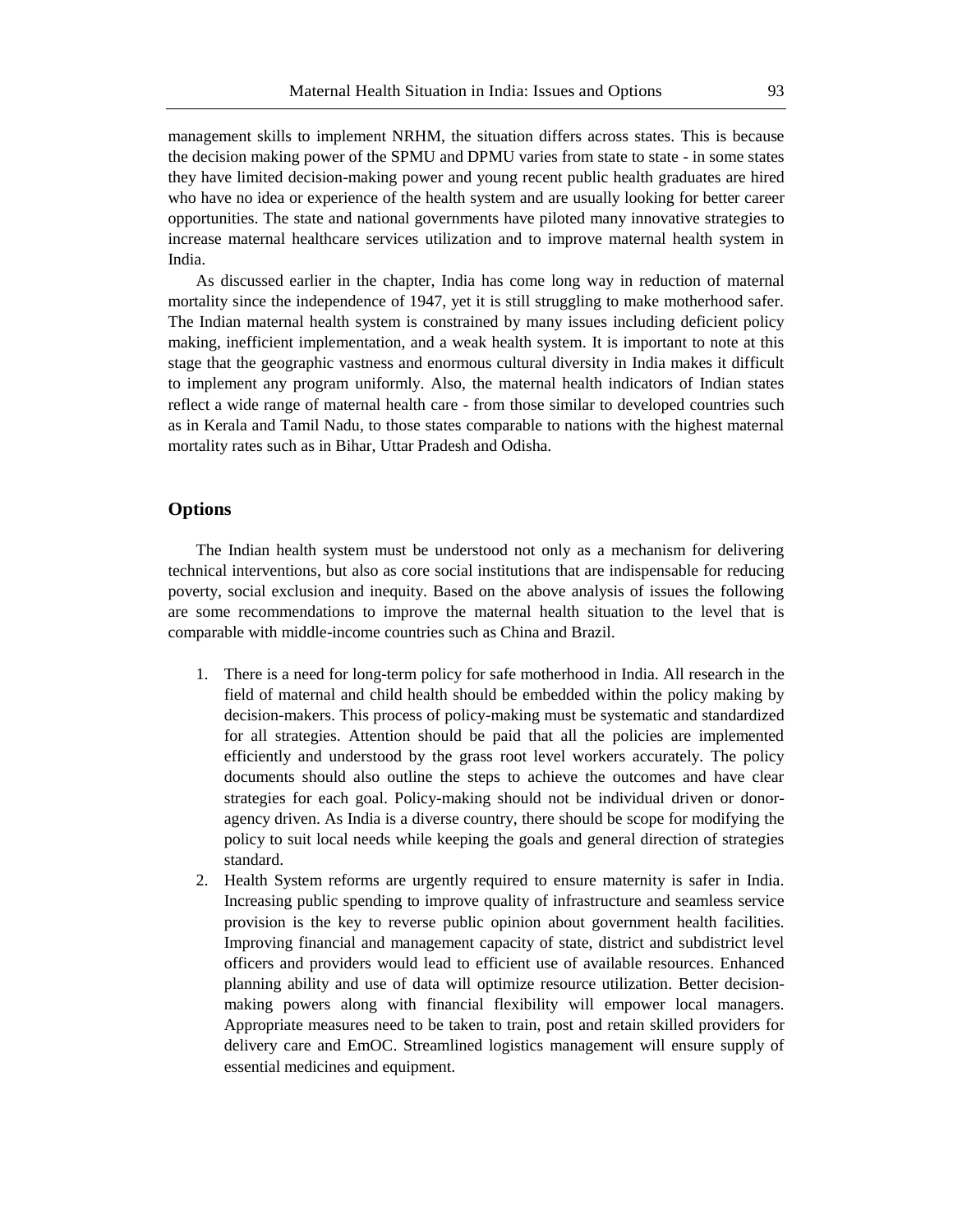- 3. It is difficult to measure the progress and evaluate the impact of maternal health programs or newer initiatives without robust HMIS. There is a need to collect and analyze outcomes and service indicators of public and private sector to know the utilization, quality and health status of mothers. Data collection and the analytic system can be improved by streamlining the collection and by reducing the data points to the minimal required. Integration and automation of HMIS with other data collection systems such as MCTS would make the monitoring and evaluation efficient. Validation of the data by triangulation and using standard tools for data collection would improve the quality of data. Timely and regular analysis of HMIS data at all the levels will allow the stakeholders to see and understand maternal health trends and formulate effective policies.
- 4. Quality maternal healthcare services are vital for improving maternal healthcare indicators. Quality and preparedness audits along with maternal death reviews would provide a comprehensive scenario for appropriate actions by various stakeholders. Maternal death review (MDR) provides a complete insight to social and health system issues including community level and facility levels. Quality and preparedness audits are useful to not only improve the quality of emergency obstetric care but also for maintaining the improved standards of care. Regulation of private sector and implementation of standard guidelines and protocols will improve the quality of care.
- 5. Maternal health needs to be a priority issue for politicians, who must help to build a strong health system. Leading politicians at the state and the national level should periodically review maternal health services to assess progress. Women's organizations need to take up the issue of high maternal mortality as an important issue to ensure that the Government is focused in its efforts. International and national level organizations need to join hands with professional organizations to make maternity safer in India. Improved political will and sustained advocacy for improving maternal health indicators will help to bring about the health systems and policy changes needed to accelerate the maternal mortality reduction.

India has progressed rapidly on the socioeconomic front, but progress in the improvement of maternal health has been slow. Review of safe motherhood efforts in India shows that, despite major initiatives taken in the last decades, maternity has not become significantly safer as the MMR still remains at approximately 200. The challenge is how to make safe motherhood strategies in the future more successful. Strengthening EmOC should be the focus of the safe motherhood strategy, along with ensuring skilled care at all births. Policy and programmes designed to implement evidence-based strategies and detailed micro-level programme planning are needed. Monitoring effective implementation and measuring progress is essential for success. It will take at least 10-15 years of consistent, concerted and committed efforts towards improving maternal health to show results.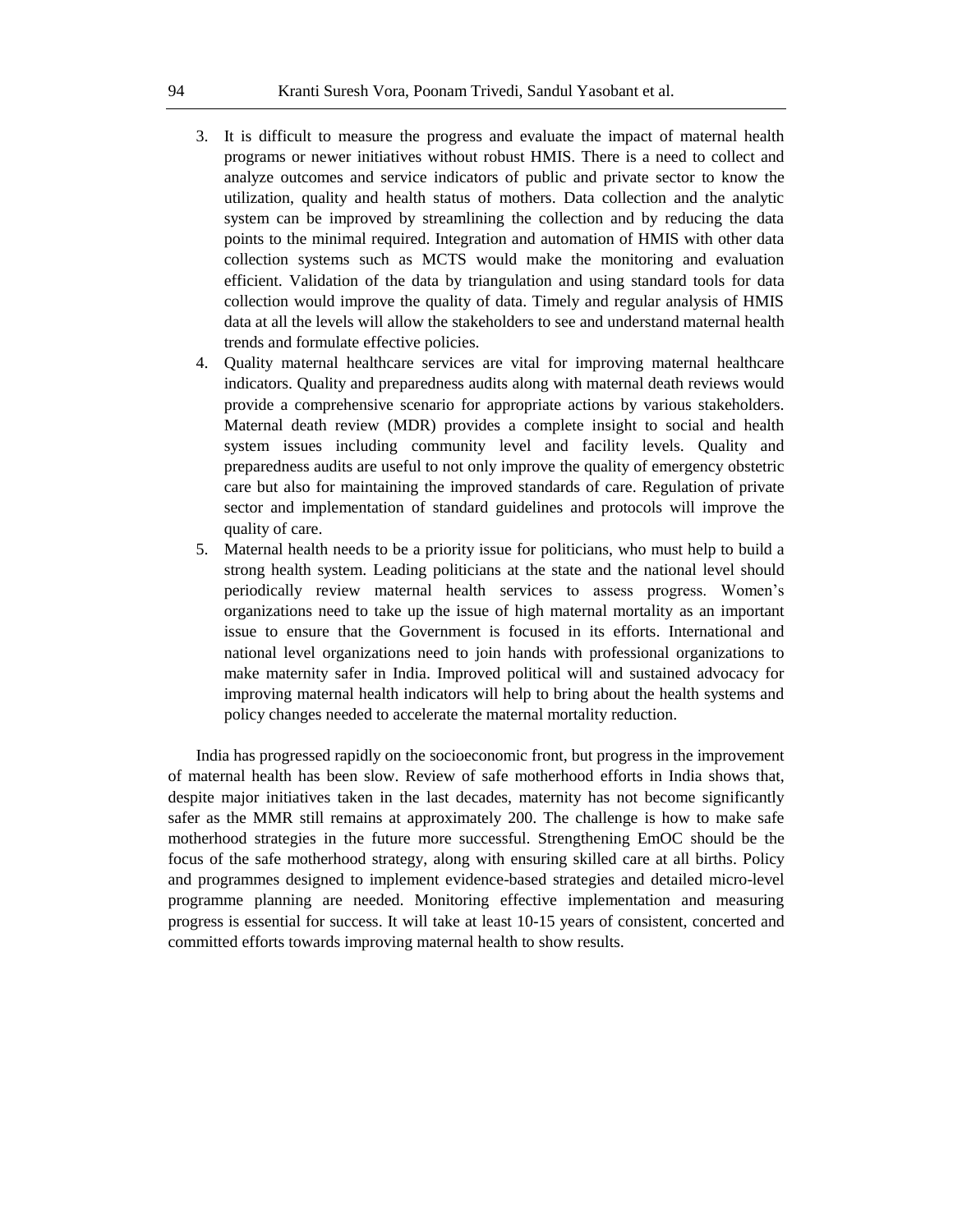

*Photograph 4. The situation of maternity wards in India. Left. A modern, well ventilated and brightly lighted maternity ward that is clean. Right. A maternity ward with mosquito nets for mothers and their infants used to prevent comorbidity including insect-borne infectious disease among pregnant women.* 

# **LIST OF ABBREVIATIONS**

| ANC.         | Antenatal Care                                 |
|--------------|------------------------------------------------|
| <b>ASHA</b>  | <b>Accredited Social Health Activist</b>       |
| <b>CES</b>   | Coverage Evaluation Survey                     |
| <b>CHC</b>   | <b>Community Health Centre</b>                 |
| <b>CSSM</b>  | Child Survival & Safe Motherhood               |
| <b>CY</b>    | Chiranjeevi Yojana                             |
| <b>DDG</b>   | <b>Deputy Director General</b>                 |
| <b>DFW</b>   | Department of Family Welfare                   |
| DH           | Department of Health                           |
| <b>DLHS</b>  | District Level Household Survey                |
| <b>DPMU</b>  | District Project Management Unit               |
| EmOC         | <b>Emergency Obstetric Care</b>                |
| <b>EmONC</b> | <b>Emergency Obstetric and Newborn Care</b>    |
| <b>EMRI</b>  | <b>Emergency Management Research Institute</b> |
| <b>FRUs</b>  | First Referral Units                           |
| <b>IEC</b>   | Information, education & communication         |
| <b>IFA</b>   | Iron-folic acid                                |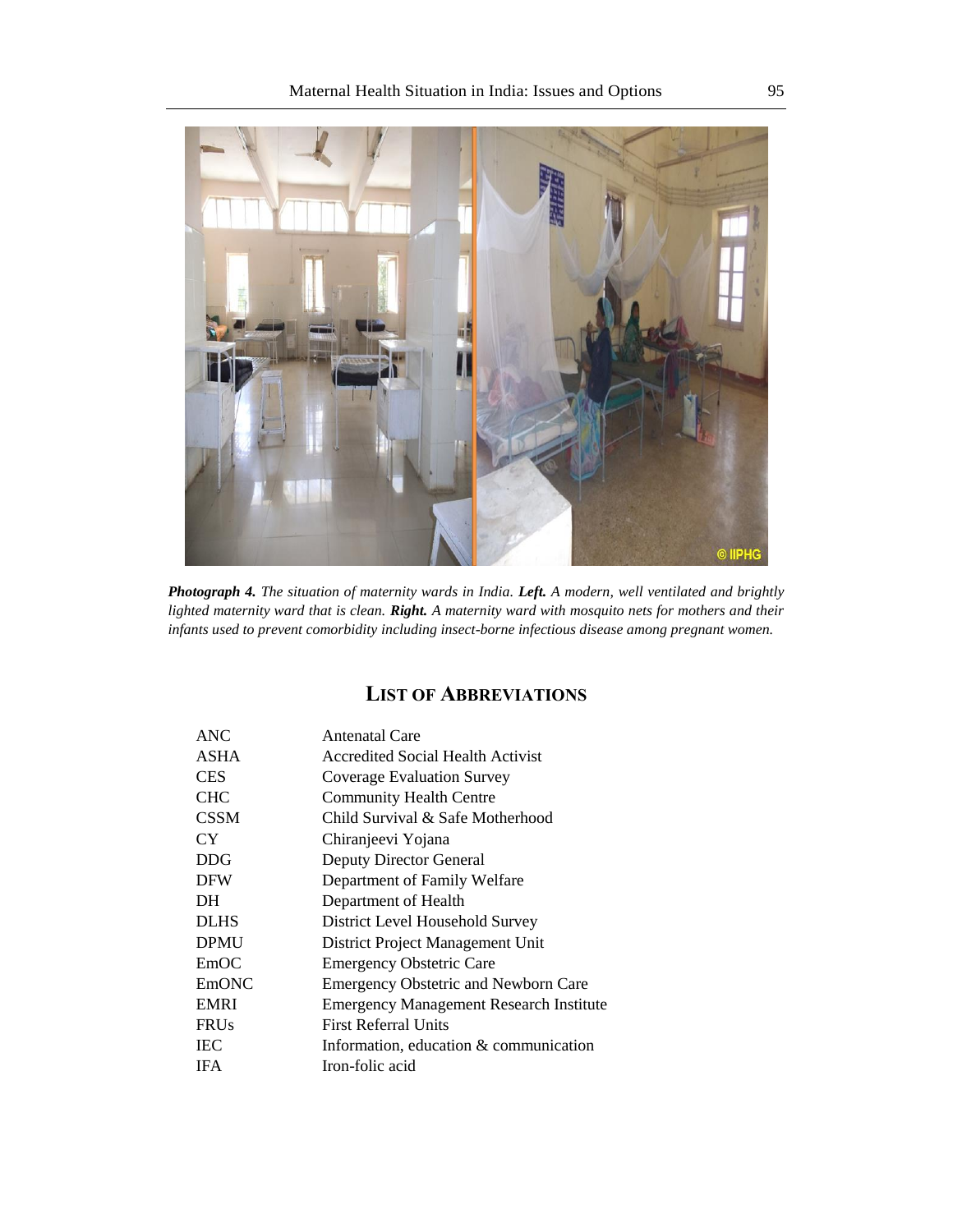| <b>IGMSY</b>  | Indira Gandhi Matritva Sahay Yojana                               |
|---------------|-------------------------------------------------------------------|
| <b>IIPS</b>   | International Institute for Population Science                    |
| INC           | <b>Indian Nursing Council</b>                                     |
| <b>JSSK</b>   | Janani Shishoo Suraksha Karyakram                                 |
| <b>JSY</b>    | Janani Suraksha Yojana                                            |
| <b>MBBS</b>   | Medical school degree (Bachelor of Medicine, Bachelor of Surgery) |
| MCH           | Maternal and Child Health                                         |
| MCT           | Maternal & Child Tracking                                         |
| MD            | Medical school degree (Doctor of Medicine)                        |
| <b>MDG</b>    | Millennium Development Goals                                      |
| MDR.          | <b>Maternal Death Review</b>                                      |
| <b>MIS</b>    | <b>Management Information System</b>                              |
| <b>MMR</b>    | <b>Maternal Mortality Ratio</b>                                   |
| <b>MO</b>     | Medical Officer                                                   |
| <b>NACO</b>   | National AIDS Control Organization                                |
| <b>NFHS</b>   | National Family Health Survey                                     |
| <b>NGO</b>    | Non-profit/Non-Government Organization                            |
| NHM           | <b>National Health Mission</b>                                    |
| <b>NRHM</b>   | National Rural Health Mission                                     |
| <b>NSS</b>    | <b>National Sample Survey</b>                                     |
| <b>NUHM</b>   | National Urban Health Mission                                     |
| <b>PHC</b>    | Primary Health Centre                                             |
| <b>PNC</b>    | Post Natal Care                                                   |
| <b>PPP</b>    | Public Private Partnership                                        |
| <b>RCH</b>    | Reproductive Child Health                                         |
| <b>RHS</b>    | <b>Rural Health Statistics</b>                                    |
| <b>RSBY</b>   | Rashtriya Swasthya Bima Yojana                                    |
| <b>RTI</b>    | <b>Reproductive Tract Infection</b>                               |
| <b>SC</b>     | Sub Centre                                                        |
| <b>SPMU</b>   | State Program Management Unit                                     |
| <b>SRS</b>    | Sample Registration System                                        |
| STD           | Sexually transmitted disease                                      |
| <b>TNMSC</b>  | Tamil Nadu Medical Services Corporation                           |
| TT            | <b>Tetanus Toxoid</b>                                             |
| <b>UNFPA</b>  | <b>United Nations Population Fund</b>                             |
| <b>UNICEF</b> | United Nations Children's Fund                                    |
| <b>USAID</b>  | United States Agency for International Development                |
| WHO           | World Health Organization                                         |

# **REFERENCES**

[1] World Health Organization. Trends in maternal mortality: 1990 to 2010 WHO, UNICEF, UNFPA and The World Bank estimates. WHO Library Cataloguing-in-Publication Data; 2012.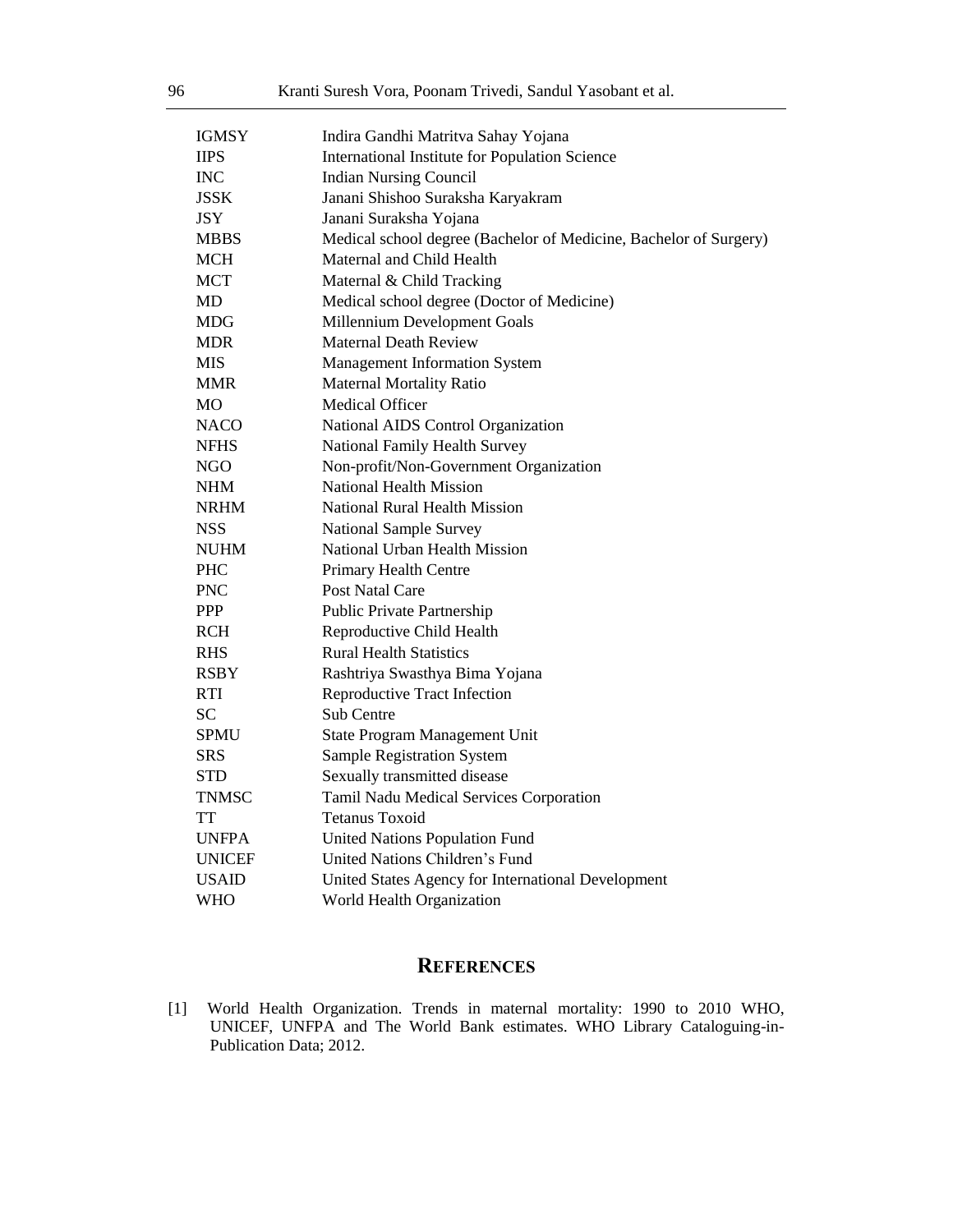- [2] World Health Organization. Maternal mortality in 2005: Estimates developed by WHO, UNICEF, UNFPA, and the World Bank. WHO Library Cataloguing-in-Publication Data; 2007.
- [3] National Rural Health Mission. National Rural Health Mission Document (2005-2012). New Delhi: Ministry of Health and Family Welfare: Government of India; 2005.
- [4] Bhattacharyya, S; Srivastava, A; Avan, BI; Graham, W. Quality care at childbirth in the context of Health Sector Reform Program in India: Contributing factors, Challenges and Implementation Lesson. *iMedPub Journals.* 2012, 1(1:2), 1-8.
- [5] National Health Systems Resource Centre. NRHM in the Eleventh Five Year Plan (2007-2012). New Delhi: Ministry of Health and Family Welfare: Government of India, 2007.
- [6] Emergency Management and Research Institute. 108 Emergency Response Services [homepage on the Internet]. No date [cited 2014 June 7]. Available from: http://healthmarketinnovations.org/program/emri-108-emergency-response-services
- [7] Wang, H; Juyal, RK; Sara, AM; Fischer, E. Performance-Based Payment System for ASHAs in India: What Does International Experience Tell Us? Bethesda, MD: The Vistaar Project, Intra Health International Inc., *Abt Associates Inc*., 2012.
- [8] United Nations Population Fund. Concurrent Assessment of Janani Suraksha Yojana (JSY) in Selected States: Bihar, Madhya Pradesh, Orissa, Rajasthan, Uttar Pradesh. Draft Report. New Delhi: UNFPA, India; 2009.
- [9] Prasanta M. An Overview of the Sample Registration System in India. Paper presented at: Prince Mahidol Award Conference & Global Health Information Forum*;* 2010 January 27-30; Bangkok, Thailand, 2010. session 1.4 p.1-13.
- [10] Vora, KS; Mavalankar, DV; Ramani, KV; et al. Maternal health situation in India: a case study. *Journal of Health*, *Population*, *and Nutrition*,*.* 2009, 27(2), 184-201.
- [11] Ministry of Health and Family Welfare. Report of the Health Survey and Planning Committee. New Delhi: Manager of Publications: Government of India; 1961.
- [12] Bhatia, JC. Levels and Causes of Maternal Mortality in Southern India**.** *Studies in Family Planning*. 1993, 24(5), 310-318.
- [13] International Institute of Population Sciences. National Family Health Survey (MCH and Family Planning), India, 1992-93. Mumbai: IIPS; 1995.
- [14] Registrar General of India. Maternal Mortality in India:1997-2003:Trends, Causes and Risk factors. New Delhi: Office of Registrar General: Government of India, 2006.
- [15] Hill, K; Thomas, K; AbouZahr, C; Walker, N; et al. Estimates of maternal mortality worldwide between 1990 and 2005: An assessment of available data. *The Lancet.*, 2007, 370(9595), 1311-1319.
- [16] Srivastava, A; Bhattacharyya, S; Clar, C; Avan, BI. Evolution of quality in maternal health in India: Lessons and priorities. *International Journal of Medicine and Public Health.*, 2014, 4(1), 33-39.
- [17] Ministry of Health and Family Welfare. National Urban Health Mission: Framework for Implementation. New Delhi: Ministry of Health and Family Welfare: Government of India; 2013.
- [18] Ministry of Health and Family Welfare. Framework for Implementation: National Health Mission; 2012-2017. New Delhi: Ministry of Health and Family Welfare: Government of India; Undated.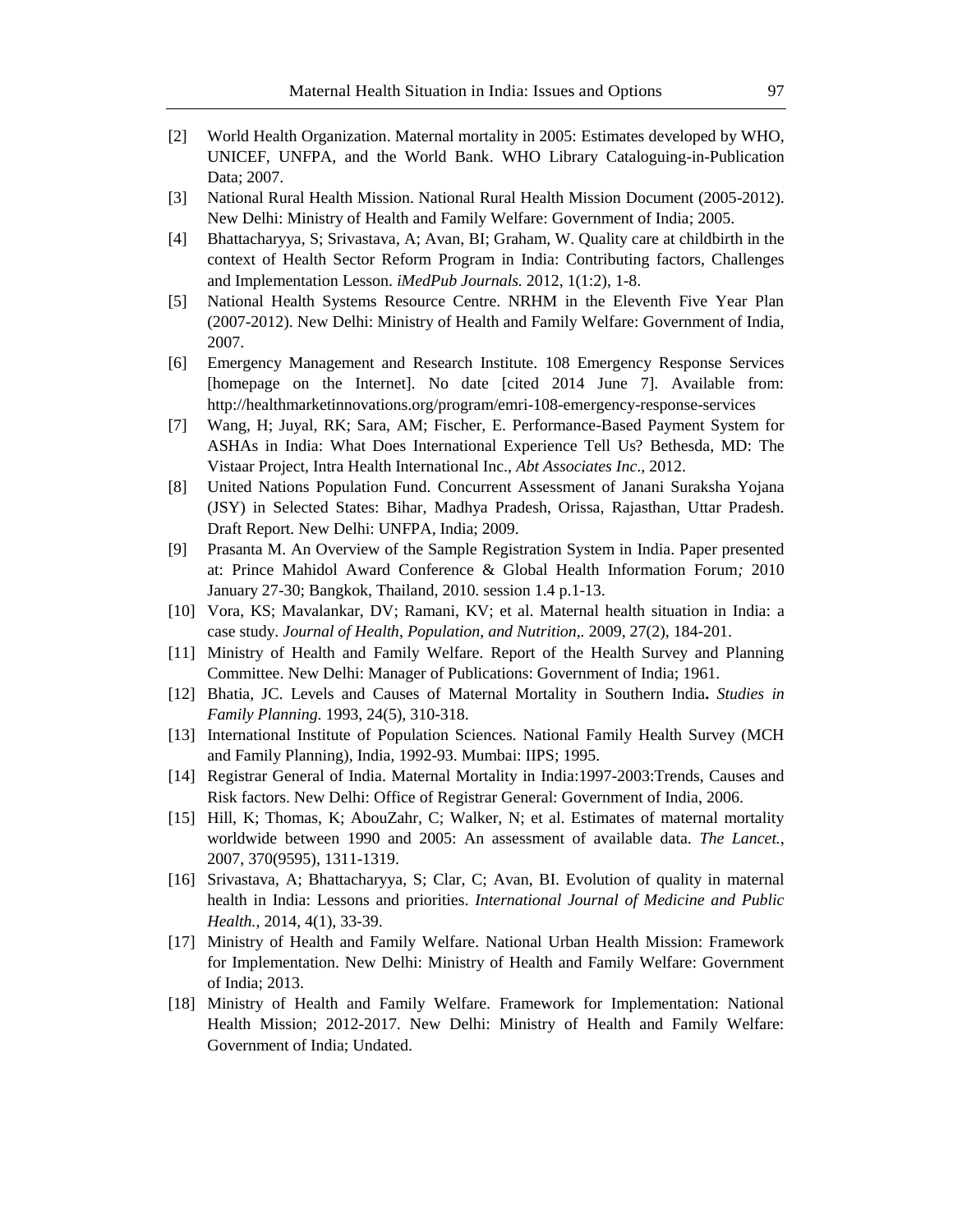- [19] Census of India. Size, Growth Rate and distribution of Population. Provisional Population Trial. Volume 1. Draft Report. New Delhi:Office of Registrar General: Government of India; 2001.
- [20] Ministry of Health and Family Welfare. Family Welfare Statistics in India. New Delhi: Statistics Division, Ministry of Health and Family Welfare: Government of India; 2011.
- [21] Sample Registration System. Volume 48. Draft Report. New Delhi: Office of Registrar General: Government of India; 2013.
- [22] Sample Registration System. Maternal Mortality in India 2010-2012. New Delhi: Office of Registrar General: Government of India; 2013.
- [23] International Institute of Population Sciences (IIPS). District Level Household and Facility Survey (DLHS-3), 2007-08. Mumbai: IIPS; 2010.
- [24] Goldie, SJ; Sweet, S; Carvalho, N; Natchu, UCM; Delphine, H. Alternative Strategies to Reduce Maternal Mortality in India: A Cost-Effectiveness Analysis. *PLoS Med*., 2010, 7(4), e1000264.
- [25] Mavalankar, DV; Vora, KS. The Changing Role of Auxiliary Nurse Midwife (ANM) in India: Implications for Maternal and Child Health (MCH). Indian Institute of Management, Ahmedabad [serial online]. 2008 [cited 2014 July 13]; W.P. No.2008-03- 01. Available from: http://www.iimahd.ernet.in/publications/data/2008-03-01 Mavalankar.pdf
- [26] Mavalankar, DV; Raman, PS; Vora, KS. Midwives of India: missing in action. *Midwifery.*, 2011, 27(5), 700-706.
- [27] Sharma, CD. Various aspects of domiciliary midwifery. *The Nursing Journal of India*., 1969, 60(7), 243-244.
- [28] National Rural Health Mission. Reproductive & Child Health Programme-Phase II: 8th Joint Review Mission. New Delhi: Ministry of Health & Family Welfare: Government of India; 2011.
- [29] Ministry of Health and Family Welfare. Rural Health Statistics in India 2012. New Delhi: Ministry of Health and Family Welfare: Government of India; 2012.
- [30] Rao, DT. Human Resources for Universal Health Coverage. In: Edited by Chapter-4: Public Health Foundation of India Press, 2011; p. 1-36. Available from: http://uhcindia.org/uploads/ThammaRaoD\_ HumanResourcesforUniversalHealthCoverage.pdf
- [31] Jahan, BI. Public Private Partnership in Uttar Pradesh Health Care Delivery System-UPHSDP as an Initiative. Working Papers id:2330 e; 2009. Available from: http://www.cehat.org/go/uploads/ PPP/ bibisratpaper.pdf
- [32] International Institute for Population Sciences (IIPS) and Macro International. National Family Health Survey (NFHS-3): Fact Sheet. Mumbai: IIPS; 2007.
- [33] Raman, AV. Public Private Partnership in Health Care: Context, Models and Lessons. Faculty of Management Studies: University of Delhi, India; 2012.
- [34] United State Agency for International Development. The Vital Role of the Private Sector in Reproductive Health. Office of Population and Reproductive Health, Bureau for Global Health: Private Sector Partnerships-One [PSP-One], 2009 Feb. 8 p. (Policy Brief; USAID Contract No. GPO-I-00-04-00007-00); 2009.
- [35] Planning Commission. Clinical Establishments, Professional Services Regulation and Accreditation of Health Care Infrastructure: For the 11th Five-Year Plan. New Delhi: Government of India; 2006. Available from: http://planningcommission.nic.in/ aboutus/committee/wrkgrp11/wg11\_hclinic.pdf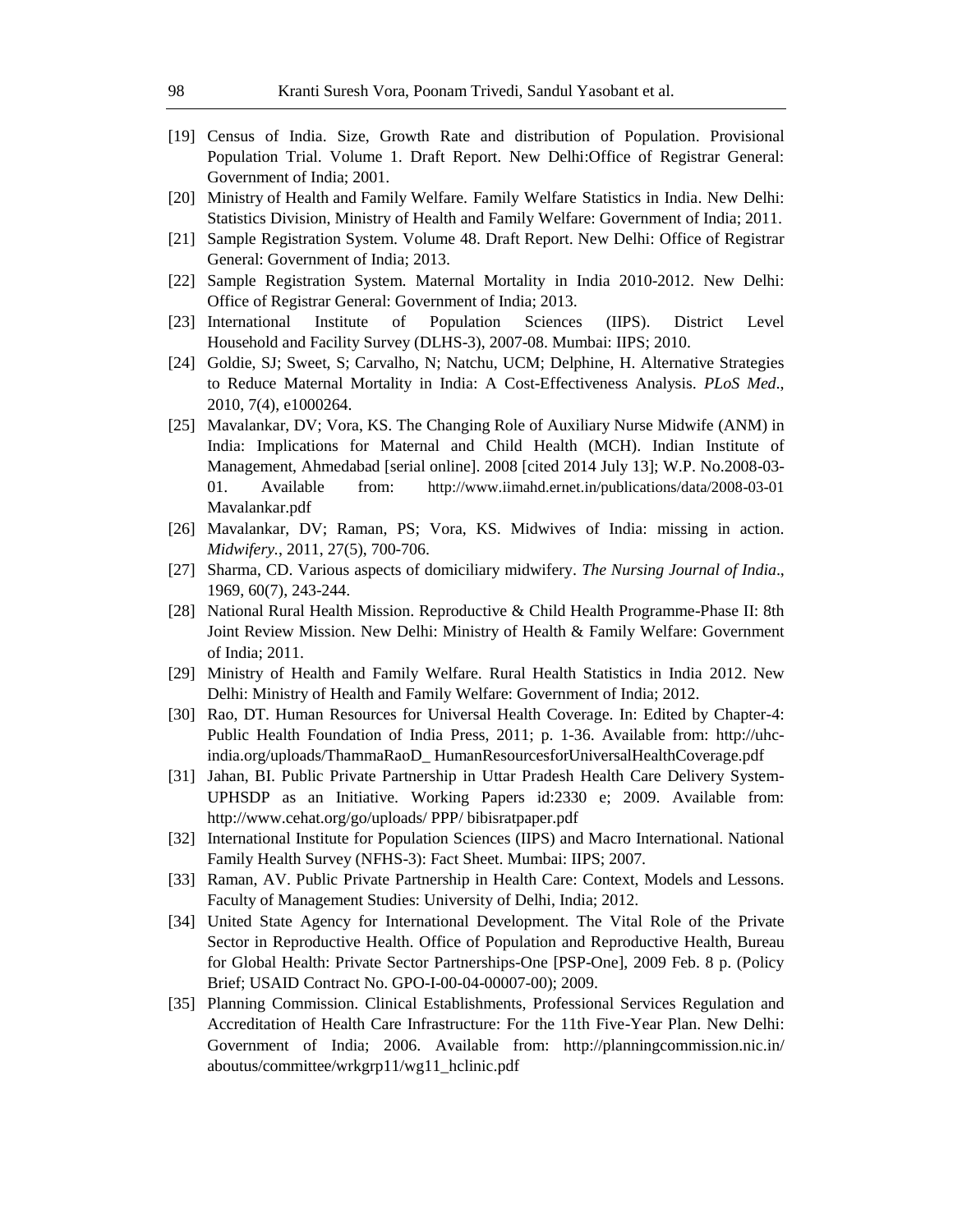- [36] Vora, KS; Mavalankar, DV. Quality of Reproductive and Child Health Care in the Private Sector in India: Issues and Options. *International Journal of Science and Research*., 2014, 3(8), 181-186.
- [37] National Rural Health Mission. Directory of Innovations Implemented in Health Sector. New Delhi: Ministry of Health and Family Welfare: Government of India; 2008.
- [38] Padmanaban, P; Raman, PS; Mavalankar, DV. Innovations and challenges in reducing maternal mortality in Tamil Nadu, India. Journal of Health, *Population*, *and Nutrition.*, 2009, 27(2), 202-219.
- [39] Mulagund, VD; Honakeri, P. Fund Allocations and Utilization under NRHM in India. *Indian Streams Research Journal.*, 2014, 4(5),1-8.
- [40] World Health Organization. Investing in Maternal, New Born and Child Health: The case for Asia and the Pacific. WHO Library Cataloguing-in-Publication Data, 2009.
- [41] Ramani, KV; Mavalankar, DV; Govil, D. Study of blood-transfusion services in Maharashtra and Gujarat States, India. *Journal of Health*, *Population*, *and Nutrition*., 2009, 27(2), 259-270.
- [42] Maine, D; Rosenfield, A. The AMDD program: history, focus and structure. *International Journal of Gynaecology and Obstetrics: the official organ of the International Federation of Gynaecology and Obstetrics.*, 2001, 74(2), 99-103.
- [43] Randive, B; Diwan, V; De Costa, A. India's Conditional Cash Transfer Programme (the JSY) to Promote Institutional Birth: Is There an Association between Institutional Birth Proportion and Maternal Mortality?*. PloS one.* 2013, 8(6), e67452.
- [44] Campbell, OM; Graham, WJ. Strategies for reducing maternal mortality: getting on with what works. *Lancet*., 2006, 368(9543), 1284-1299.
- [45] Barker, CE; Bird, CE; Pradhan, A; Shakya, G. **S**upport to the Safe Motherhood Programme in Nepal: an integrated approach. *Reproductive Health Matters*., 2007, 15(30), 81-90.
- [46] Freedman, LP; Waldman, RJ; Pinho, HD; Wirth, M; Chaudhary, A; Rosenfield, A. Who's got the power? Transforming health systems for women and children. Summary Version of the report of the Task Force on Child Health and Maternal Health, UN Millennium Project, New York, USA; 2005. Available from: http://www. unmillenniumproject.org/documents/TF4Childandmaternalhealth.pdf
- [47] Vital Wave Consulting. Health Information Systems in Developing Countries: A Landscape Analysis. Vital Wave Consulting HIS [serial online]. 2009 [cited 2014 September 13] 2009: 120. Available from: http://www.minsa.gob.pe/ogei/ conferenciaops/Recursos/43.pdf
- [48] Maheshwari, S; Bhat, R; Saha, S. Commitment among state health officials & its implications for health sector reform: lessons from Gujarat. *The Indian Journal of Medical Research.*, 2008, 127(2), 148-153.
- [49] Iyengar, S; Dholakia, RH. Access of the Rural Poor to Primary Healthcare in India. Indian Institute of Management, Ahmedabad India [serial online]. 2011 [cited 2014 July 30]; W.P. No. 2011-05-03. Available from: http://www.iimahd.ernet.in/assets/snippets/ workingpaperpdf/3937368102011-05-03.pdf
- [50] Ramani, KV; Mavalankar, DV. Management capacity assessment for national health programs: a study of RCH program in India. *Journal of Health Organization and Management.*, 2009, 23(1), 133-142.